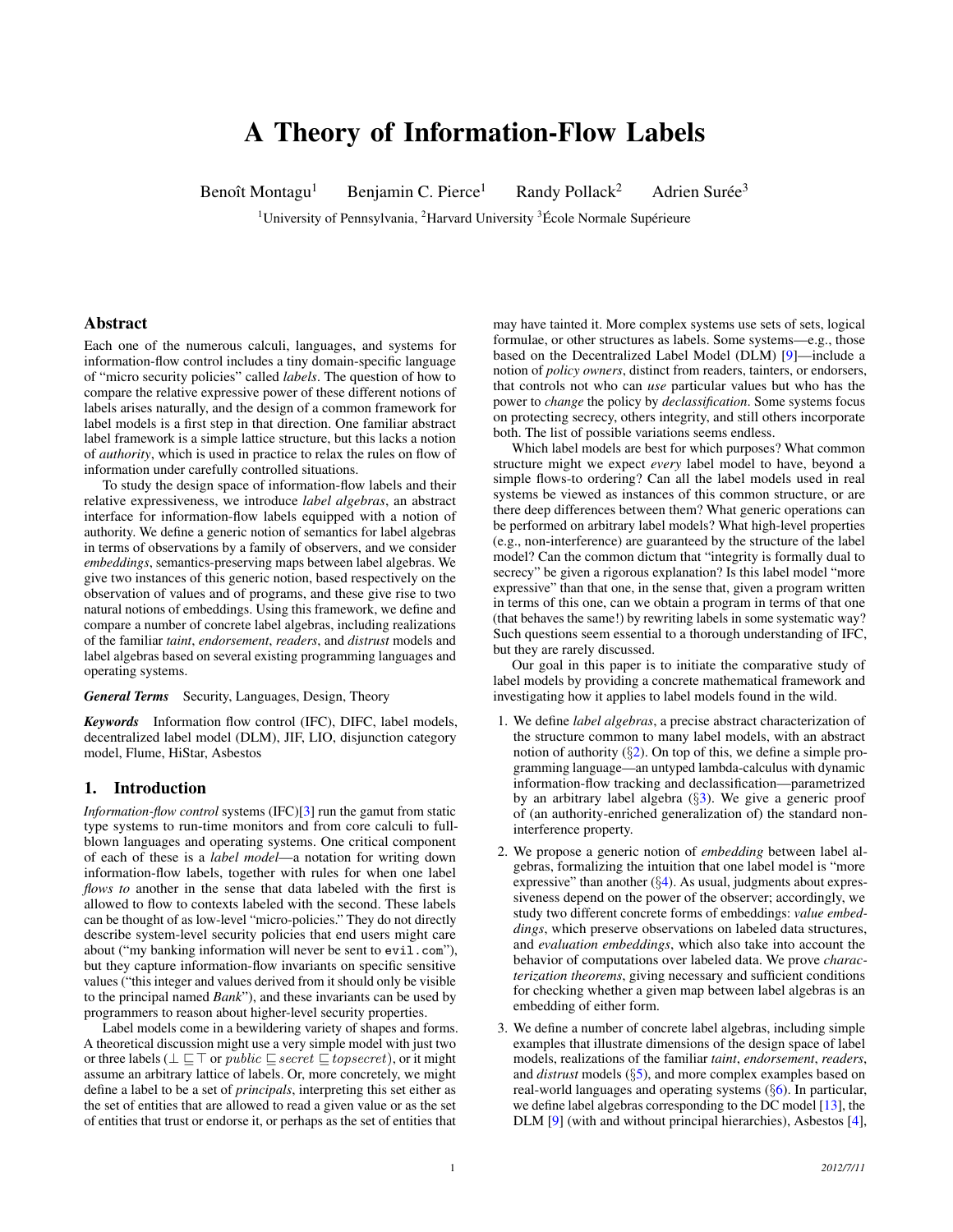HiStar [\[15,](#page-11-4) [16\]](#page-11-5), Flume [\[5\]](#page-11-6), and Laminar [\[10\]](#page-11-7). We settle the existence or non-existence of embeddings among all of the simple examples and some of the real-world ones—in particular, we show that (the secrecy parts of) the DLM with no principal hierarchy and the DC model cannot be embedded in each other (while, when authorities are not considered, embeddings between the underlying label lattices exist in both directions).

We survey related work in  $\S7$  $\S7$  and sketch directions for future work in §[8.](#page-11-8)

There are two important caveats. First, our definition of label algebra covers just a small set of core features—labels, label ordering, authority, and defaults—omitting some of the interesting complexities associated with real-world label models. In particular, we do not address dynamic generation of principals and authorities. Second, since evaluation embeddings are defined in terms of computation, their properties necessarily depend on the details of the programming language under consideration; adding other features such as first-class labels will change some of our results. We leave a detailed investigation to future work.

# <span id="page-1-0"></span>2. Label Algebras

# 2.1 Basic definitions

Recall that a pre-lattice is a preorder with meet and join operations. There may be cycles in a preorder ( $x \leq y$  and  $y \leq x$  with  $x \neq y$ ), but the cycles form classes of an equivalence relation, and the lifted order on these equivalence classes is a partial order. In a pre-lattice, this partial order is a lattice with the lifted meet and join operations.

2.1.1 Definition: A *label algebra* M comprises:

- a pre-lattice of *labels*  $(L, \subseteq \sqcap, \sqcup)$
- a lower-bounded join semilattice of *authorities* (A, ≤, ∨, 0),
- <span id="page-1-3"></span><span id="page-1-2"></span>• for each authority A, a *flows-to* relation on  $\mathcal{L}, \sqsubseteq_A$ , such that 1.  $\sqsubseteq_0 \; = \sqsubseteq$ 
	- 2. if  $A \leq A'$  and  $L_1 \sqsubseteq_A L_2$ , then  $L_1 \sqsubseteq_{A'} L_2$
	- 3. each  $(\mathcal{L}, \sqsubseteq_A, \sqcap, \sqcup)$  is a pre-lattice
- <span id="page-1-4"></span>• a designated *default label* L *def* .

We write  $L_1 \equiv_A L_2$  when  $L_1 \sqsubseteq_A L_2$  and  $L_2 \sqsubseteq_A L_1$ ; we write  $\equiv$ to denote  $\equiv_0$ .

Label algebras include a bounded join-semilattice of *authorities*. One can understand authorities as permissions to bend the rules, allowing more flows between labels.<sup> $\hat{1}$  $\hat{1}$  $\hat{1}$ </sup> The least (or empty) authority, written 0, carries no privilege: the relation  $\overline{\mathbb{Q}}_0$  is exactly the flows-to relation of the underlying pre-lattice (axiom [1](#page-1-2) about authorities).

The indexed flows-to relations are compatible with the ordering on authorities (axiom [2\)](#page-1-3): increasing authority makes it easier to flow from one label to another [\[9,](#page-11-1) [13\]](#page-11-2). *Declassification* (or *downgrading*) is precisely the exercise of authority to permit a flow that would not otherwise be allowed. The 0-authority flows-to relation describes flows that are always allowed.

Axiom [3](#page-1-4) requires that the join and meet operators of the underlying lattice remain least upper bound and greatest lower bound for the family of authority-sanctioned flows. This uniformity allows the following reasoning: if it is possible, using authority  $A$ , to declassify from  $L_1$  to  $L$  and from  $L_2$  to  $L$ , then it is possible to declassify from  $L_1 \sqcup L_2$  to L using the same authority A.

Although many label models do have bottom and top labels, we do not impose this as a requirement.

The last bullet in the definition specifies that there should be a designated *default label*; the intention is that all data values should be annotated with this label—or perhaps an even higher (more restrictive) one—unless they have been downgraded. This is useful when labels are used for *endorsement*: by default, a data value starts out life endorsed by no one (i.e., with a high label), and its label gets lowered only by the explicit exercise of authority. In the evaluation semantics defined in §[4.4,](#page-5-1) this is achieved by using the default label as the starting value of the *pc label* when a term is evaluated.

#### <span id="page-1-6"></span>2.2 Examples

We will see many examples of label algebras in  $\S$ [5](#page-5-0) and  $\S$ [6,](#page-7-0) but let's look at a few simple ones now.

Most label algebras are defined over some enumerable set of *principals*, written  $P$ . We write  $p$  for specific principals,  $P$  for sets of principals, and  $\mathcal{P}(\mathbb{P})$  for the set of sets of principals. We sometimes abuse notation and consider  $\mathcal{P}(\mathbb{P})$  as a lattice, with intersection and union corresponding to meet and join. Similarly,  $\mathcal{P}^{\text{fin}}(\mathbb{P})$  is the set or lattice whose elements are finite sets of principals. 1 is the unit lattice; its one element is written either  $\perp$  or 0.

One very simple label algebra is the *public / secret* model, which we call 2 for short (it is also sometimes called the *binary* model [\[6\]](#page-11-9)). Its set of labels is the two-point lattice, and it has only one authority.

#### 2: Public / Secret Model

|  | ш |  |  |
|--|---|--|--|
|--|---|--|--|

<span id="page-1-5"></span>A more interesting label algebra is the *reader model* (written  $CR$ , rather than just  $\overline{R}$ , for uniformity with a group of related label algebras that we will encounter in §[5.3;](#page-6-0) some related real-world models are discussed in §[6\)](#page-7-0).

#### CR: Reader Model

| $\mathcal{L} = \mathcal{P}^{\mathit{fin}}(\mathbb{P}) \cup \{\mathbb{P}\}.$ | $L^{def} = \mathbb{P}$                                                                                      |  |
|-----------------------------------------------------------------------------|-------------------------------------------------------------------------------------------------------------|--|
|                                                                             | $\mathcal{A} = \mathcal{P}^{\text{fin}}(\mathbb{P}) \cup \{\mathbb{P}\}$ $A_1 \leq A_2 = A_1 \subseteq A_2$ |  |
| $L_1 \sqsubseteq_A L_2 = L_1 \cup A \supseteq L_2$                          |                                                                                                             |  |

Its labels are either the full set of principals or one of its finite subsets, ordered by reverse inclusion. Intuitively, the principals in a label are the ones who *may read* some piece of data. Its default label is P (which is the bottom element of the label lattice)—i.e., anybody is allowed read data with the default label. A value labeled with some set of principals can freely be relabeled with a smaller set (fewer allowed readers)—in particular, in the labeled lambda-calculus in §[3,](#page-2-0) it will always be legal to take a value with the default label and relabel it (restrict its readership) to some finite set of principals. Authorities are sets of principals, and an authority containing a principal  $p$  permits flows from labels not including  $p$  (i.e. data that  $p$  cannot read) to labels where  $p$  is allowed as a reader. For example, it will be legal to relabel a value labeled  $\{q, r\}$  into one labeled  $\{p, q, r\}$  using the authority  $\{p, s\}.$ 

Another common label algebra is the *endorsement model* (CE). It differs from the reader model only in its default label, which is the top element. The principals in a label indicate who has *endorsed* some data value. By default, nobody endorses anything. Authorities are used to add endorsements.

# CE: Endorsement Model

| $\mathcal{L} = \mathcal{P}^{\text{fin}}(\mathbb{P}) \cup \{\mathbb{P}\}\$         | $L^{def} = \emptyset$             |
|-----------------------------------------------------------------------------------|-----------------------------------|
| $\mathcal{A} = \mathcal{P}^{\operatorname{fin}}(\mathbb{P}) \cup \{\mathbb{P}\}\$ | $A_1 \le A_2 = A_1 \subseteq A_2$ |
| $L_1 \sqsubseteq_A L_2 = L_1 \cup A \supseteq L_2$                                |                                   |

# 2.3 Operations on label algebras

The space of label algebras is closed under some simple operations, including dualization and product; these can be useful for describing examples compactly.

<span id="page-1-1"></span><sup>&</sup>lt;sup>1</sup> It would be natural to consider a *pre*-semilattice of authorities. We believe this works, at the cost of somewhat more complex statements and proofs.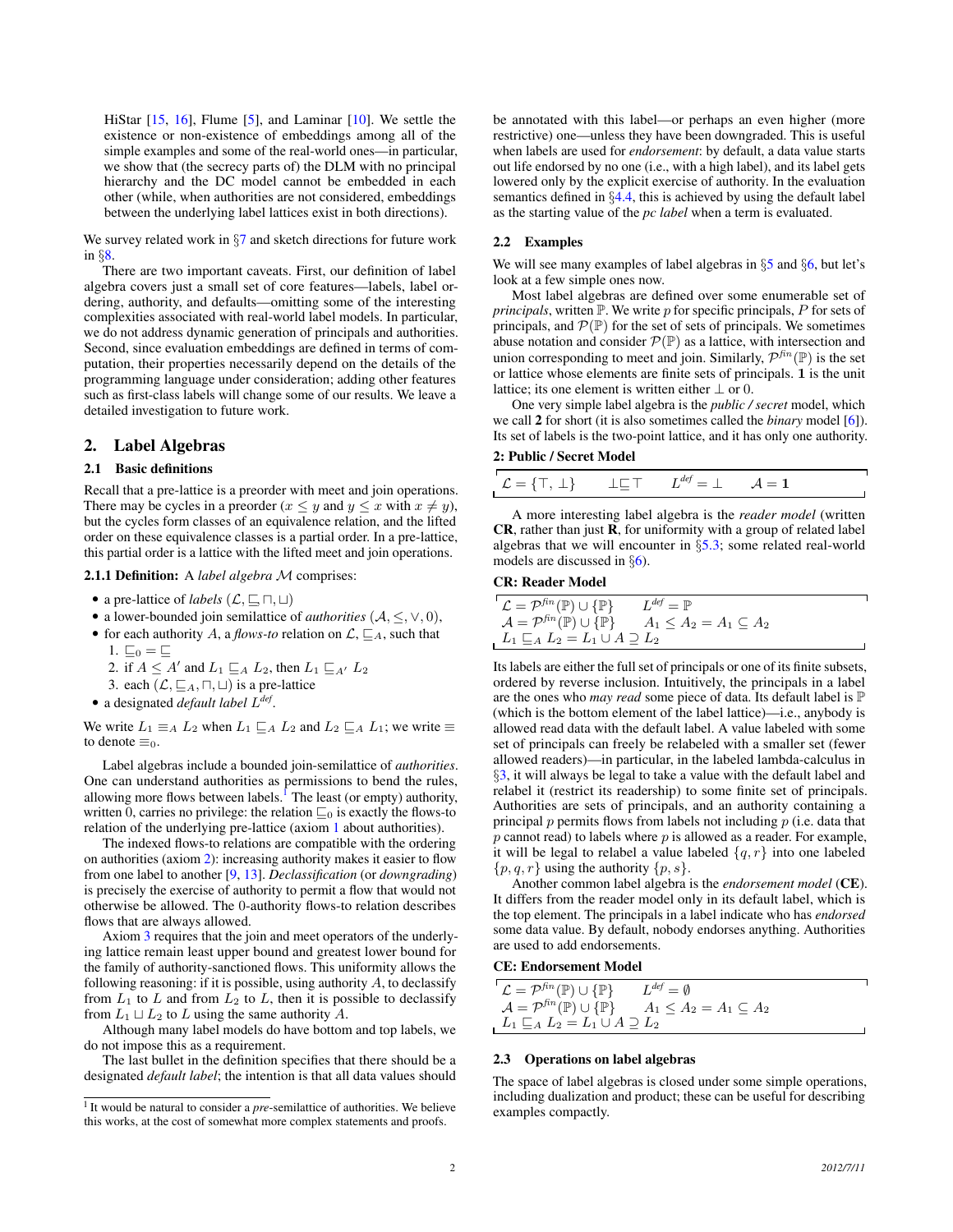**2.3.1 Definition:** Suppose  $M$  is a label algebra. Its *dual*,  $M^{op}$ , is obtained by reversing the  $\mathcal{L}_A$  relations:

 $\mathcal{M}^{op}$ : Dual of  $\mathcal M$ 

$$
\mathcal{L}^{op} = \mathcal{L} \qquad \mathcal{A}^{op} = \mathcal{A}
$$
\n
$$
L_1 \sqsubseteq_{\substack{op\\ C}p}^{\substack{op\\ C}D} L_2 = L_2 \sqsubseteq L_1 \qquad \sqcup_{\substack{op\\ C}D}^{\substack{op\\ C}D} = \sqcap \qquad \sqcap_{\substack{op\\ C}D}^{\substack{op\\ C}D} = \sqcup
$$

Note that this definition is essentially forced. Because authorities have no top element in general, we cannot invert the authority structure. Moreover, because we have no canonical way of choosing a "complement" for the default element, there is no choice but to keep the default the same.

**2.3.2 Definition:** Suppose  $\mathcal{M}_1$  and  $\mathcal{M}_2$  are two label algebras. We define their product  $\mathcal{M}_1 \times \mathcal{M}_2$  as follows:

$$
M_1 \times M_2
$$
: Product of  $M_1$  and  $M_2$ 

 $\mathcal{L} = \mathcal{L}_1 \times \mathcal{L}_2 \qquad \mathcal{A} = \mathcal{A}_1 \times \mathcal{A}_2 \qquad L^{def} = (L^{def}_1, L^{def}_2)$  $(L_1, L_2) \sqsubseteq_{(A_1, A_2)} (L'_1, L'_2) = L_1 \sqsubseteq_{A_1} L'_1$  and  $L_2 \sqsubseteq_{A_2} L'_2$ 

 $\mathcal{M}_1 \times \mathcal{M}_2$  is also a label algebra.

Real world systems often combine secrecy and integrity into a single model by taking a label algebra of the form  $\mathcal{M} \times \mathcal{M}^{op}$  for some  $M$  (see  $\S$ [6\)](#page-7-0).

We can also remove the authority part of an arbitrary label algebra. We will use this operation several times in §[5](#page-5-0) and §[6.](#page-7-0)

2.3.3 Definition: Suppose M is a label algebra. We define its 0 *authority projection*, written  $\mathcal{M}_0$ , as follows:

$$
\mathcal{M}_0: 0\n\n\n authority projection of  $\mathcal{M}$ \n
$$
\mathcal{L}_0 = \mathcal{L} \qquad \mathcal{A}_0 = 1 \qquad L_1 \sqsubseteq_A^0 L_2 = L_1 \sqsubseteq L_2 \qquad L_0^{def} = L^{def}
$$
$$

#### 2.4 Label algebra maps

To define what it means for a label algebra to be more expressive than another one, we begin here with a very loose notion of maps between label algebras—we do not even require that they preserve any of the structure of a label algebra—and later (§[4\)](#page-3-0) give additional conditions they should enjoy to be considered as "good encodings," which we call *embeddings*.

**2.4.1 Definition:** Given two label algebras  $M_1 = (\mathcal{L}_1, \mathcal{A}_1, \ldots)$ and  $\mathcal{M}_2 = (\mathcal{L}_2, \mathcal{A}_2, \ldots)$ , a *label algebra map* m from  $\mathcal{M}_1$  to  $\mathcal{M}_2$ , written  $m \in \mathcal{M}_1 \rightarrow \mathcal{M}_2$ , comprises

- a function (also written m) from  $\mathcal{L}_1$  to  $\mathcal{L}_2$ , and
- an order-preserving function (also written m) from  $A_1$  to  $A_2$ .

The reason why we require maps to preserve the order on authorities is that we want that a map between two label algebras preserves the inclusions of pre-lattices induced by axiom [2](#page-1-3) of Definition [2.1.1.](#page-1-5)

# <span id="page-2-0"></span>3. Labeled Lambda-Calculus

We next define a programming language  $\lambda_{\mathcal{M}}$  parametrized by a label algebra  $M$ . For simplicity, we choose an untyped language with dynamic information-flow tracking, similar to that of [\[1\]](#page-11-10).

# 3.1 Syntax and semantics

The syntax of  $\lambda_{\mathcal{M}}$ , together with the sets of values and labeled values (atoms), is shown in Figure [1.](#page-2-1) Its syntax comprises two constants, variables,  $\lambda$ -abstractions, applications and a construct  $t \uparrow A$  L to *relabel* the result of the evaluation of  $t$  with the constant label  $L$ using authority A. Note that labels and authorities are not first-class: they can only occur in the relabeling construct.

The big-step operational semantics of  $\lambda_M$  is given in Figure [2.](#page-2-2) The evaluation judgment has the form  $pc, \rho \vdash t \Downarrow a$ . Evaluation



<span id="page-2-1"></span>

 $pc, \rho \vdash t \Downarrow a$ 

$$
\overline{pc, \rho \vdash t \Downarrow t \text{age}} \quad \text{EVAL} \text{TRUE}
$$
\n
$$
\frac{\rho(x) = v \text{a}L}{pc, \rho \vdash ff \Downarrow ff \text{age}} \quad \text{EVAL} \text{FALSE}}
$$
\n
$$
\frac{\rho(x) = v \text{a}L}{pc, \rho \vdash x \Downarrow v \text{a} (pc \sqcup L)} \quad \text{EVAL} \text{VAR}}
$$
\n
$$
\frac{\rho(x) = v \text{a}L}{pc, \rho \vdash (\lambda x. t) \Downarrow \langle \rho, \lambda x. t \rangle \text{age}} \quad \text{EVAL} \text{ABS}
$$
\n
$$
\frac{pc, \rho \vdash t_1 \Downarrow \langle \rho_1, \lambda x. t \rangle \text{a}L_1}{pc, \rho \vdash t_2 \Downarrow a_2} \quad \text{EVAL} \text{APP}
$$
\n
$$
\frac{L_1, (\rho_1, x = a_2) \vdash t \Downarrow a_3}{pc, \rho \vdash t_1 \Downarrow v_1 \text{a}L_1} \quad \text{EVAL} \text{APP}
$$
\n
$$
\frac{L_1 \sqsubseteq_A L_2}{pc, \rho \vdash t_1 \Downarrow A L_2 \Downarrow v_1 \text{a}L_2} \quad \text{EVAL} \text{RELABEL}
$$

<span id="page-2-2"></span>Figure 2. Big-step semantics.

produces *atoms*, denoted by a, which are labeled values. The environment  $\rho$  maps variables to closed atoms.

The label pc is the *program counter* label—the label of the control state of the program. In the variable lookup rule, the label on the variable's value from the environment is joined with the current pc label to form the label on the result, reflecting the fact that the choice to look up this variable (as opposed to another one, for example) may have been influenced by sensitive information. This detail is crucial for the non-interference theorem  $(3.2.4)$ .

The reader may wonder why there is a construct for changing the label on a value but no analogous construct for changing the pc label. The reason is that it is encodable. The rule for function application replaces the pc with the label of the computed closure. This allows us to express pc relabeling as follows

$$
t \downarrow_A^{\text{pc}} L = ((\lambda x. t) \downarrow_A L) \, \text{tr}
$$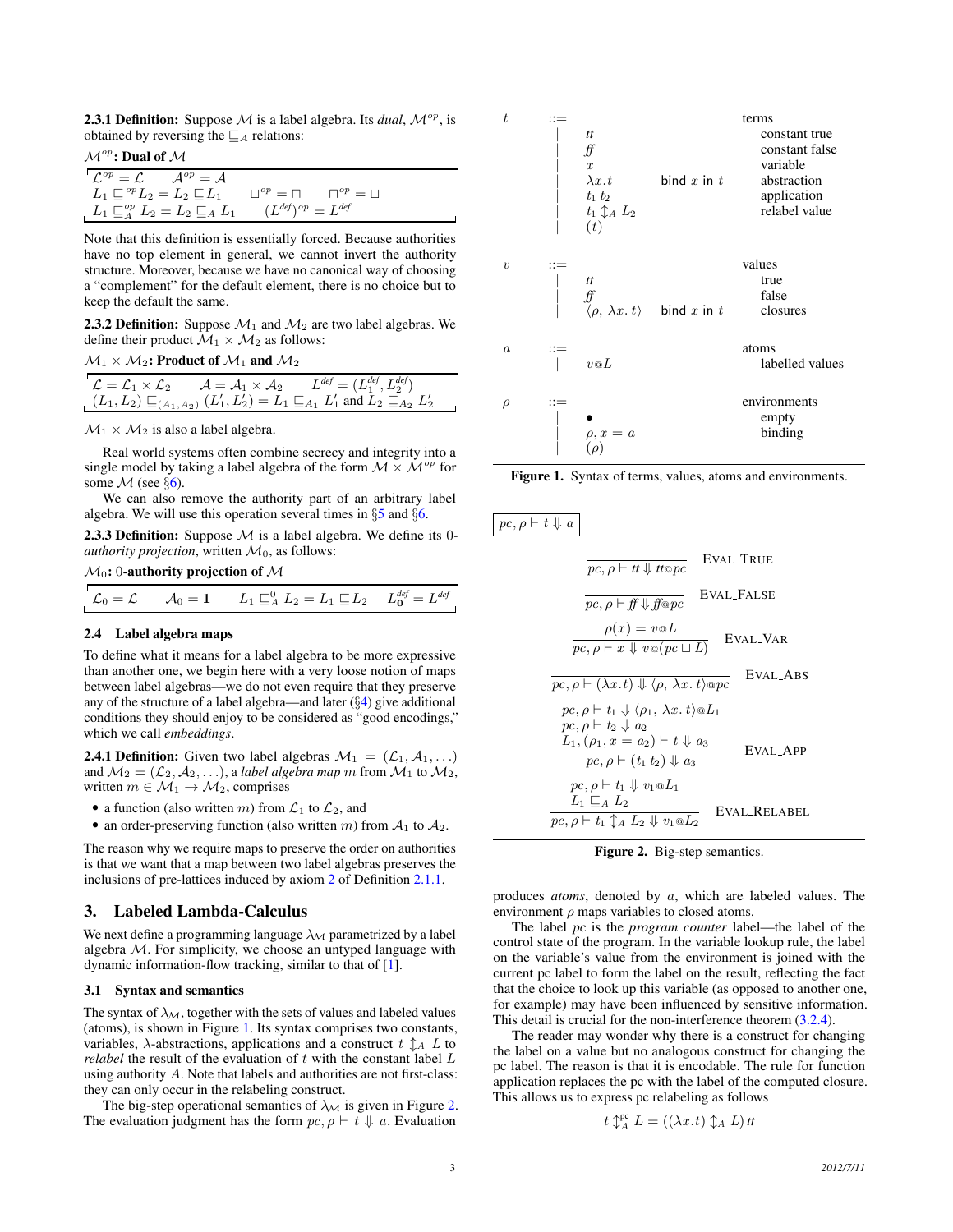where x is fresh for t. If authority A permits it,  $t \downarrow_A^{\text{pc}} L$  will change the current  $pc$  label to  $L$  while evaluating  $t$ .

**3.1.1 Definition [Lifted label algebra maps]:** Let  $m$  be a map from  $\mathcal{M}_1$  to  $\mathcal{M}_2$ .

- 1. Define  $\hat{m} \in \lambda_{M_1} \to \lambda_{M_2}$  as the term homomorphism that transforms label constants and authorities using  $m$  and copies everything else unchanged.
- 2. Define  $\hat{m}$  from atoms, values, and environments of  $\lambda_{M_1}$  to atoms, values, and environments of  $\lambda_{\mathcal{M}_2}$  as the pointwise extension of  $\hat{m}$ .

<span id="page-3-4"></span>The following simple properties will be useful below for working with lifted maps.

# 3.1.2 Lemma:

- 1.  $i\partial_M = id$ , where  $id_M$  is the identity map from M to itself and id is the identity function on programs over  $M$ .
- 2. If  $m_{12} \in \mathcal{M}_1 \rightarrow \mathcal{M}_2$  and  $m_{23} \in \mathcal{M}_2 \rightarrow \mathcal{M}_3$ , then  $\widehat{m_{23}} \circ \widehat{m_{12}} = \widehat{m_{23} \circ m_{12}}.$

#### 3.2 Basic properties

We now establish some fundamental results about  $\lambda_{\mathcal{M}}$ —in particular, a standard non-interference property. This is mainly a sanity check on our labeled lambda-calculus: the only part of this development that is used in later sections is Definition [3.2.5.](#page-3-2) The rest can be skimmed on a first reading.

**3.2.1 Definition:** The *authority of a program t*, written  $\text{Aut}h(t)$ , is the join of all the authorities that occur in  $t$ :

$$
Author(t) = Author(f) = Author(x) = 0
$$
  
\n
$$
Author(\lambda x. t) = Author(t)
$$
  
\n
$$
Author(t_1 t_2) = Author(t_1) \lor Author(t_2)
$$
  
\n
$$
Author(t \uparrow_A L) = Author(t) \lor A
$$

This definition lifts naturally to atoms, values and environments.

The following technical lemma is used in the proof of noninterference. Intuitively, the first part says that authority only decreases during evaluation, while the second says that the label on the result of evaluating a term is always above the starting pc label (modulo any authority that the program might have used to downgrade the result). In particular, when  $A = 0$ , the final label is guaranteed to be above the starting pc in the label lattice.

#### 3.2.2 Lemma:

- 1. If  $pc, \rho \vdash t \Downarrow a$  then  $Auth(a) \leq (Auth(\rho) \vee Author(t)).$
- 2. If  $pc, \rho \vdash t \Downarrow v \otimes L$  and  $Auth(\rho) \vee Auth(t) \leq A$  then  $pc \sqsubseteq_A L$ .

The relation  $\approx_A^L$  expresses *equivalence* (or *indistinguishability*) for observers at label  $\overline{L}$  and authority  $\overline{A}$ .

**3.2.3 Definition:**  $b_1 \text{\e} L_1 \approx_A^L b_2 \text{\e} L_2$  holds iff either

- $L_1 \not\sqsubseteq_A L$  and  $L_2 \not\sqsubseteq_A L$ , or
- $L_1 \sqsubseteq_A L$  and  $L_1 \equiv L_2$  and  $b_1 = b_2$ .

Here is the main theorem of this section:

#### 3.2.4 Theorem [Non-interference]: If

- $pc, \rho_1 \vdash t \Downarrow b_1 \otimes L_1$  and  $pc, \rho_2 \vdash t \Downarrow b_2 \otimes L_2$ ,
- dom  $\rho_1 = \text{dom } \rho_2$  and for any  $x \in \text{dom } \rho_1$ ,  $\rho_1(x) \approx_A^L \rho_2(x)$ , •  $Auth(t) \leq A$ ,

then  $b_1 \, \mathfrak{a} L_1 \approx_A^L b_2 \, \mathfrak{a} L_2$ .

<span id="page-3-2"></span>For the proof of [3.2.4,](#page-3-1) we need to generalize the definition of labeled equivalence from booleans to atoms [\(3.2.5\)](#page-3-2), values and environments, then prove a stronger version of non-interference [\(3.2.7\)](#page-3-3). Most papers on dynamic information flow use a similar strategy.

3.2.5 Definition: The *labeled equivalence* for a label L and an authority A, written  $\approx_A^L$ , is the smallest binary relation such that...

- On atoms,  $v_1 \, \mathfrak{a} L_1 \approx_A^L v_2 \, \mathfrak{a} L_2$  holds when
	- $L_1 \not\sqsubseteq_A L$  and  $L_2 \not\sqsubseteq_A L$ , or
	- $L_1 \sqsubseteq_A L$  and  $L_1 \equiv L_2$  and  $v_1 \approx_A^L v_2$ .
- On values,  $v_1 \approx_A^L v_2$  holds when
	- $v_1 = tt$  and  $v_2 = tt$ , or
	- $v_1 = ff$  and  $v_2 = ff$ , or
	- $v_1 = \langle \rho_1, \, \lambda x_1 \cdot t_1 \rangle$  and  $v_2 = \langle \rho_2, \, \lambda x_2 \cdot t_2 \rangle$ , with  $\rho_1 \approx_A^L \rho_2$ and  $\lambda x_1.t_1 = \lambda x_2.t_2$ .
- On environments,  $\rho_1 \approx_A^L \rho_2$  holds when  $\rho_1$  and  $\rho_2$  have the same domain, and  $\rho_1(x) \approx_A^L \rho_2(x)$  for all  $x \in \text{dom } \rho_1$ .

The next lemma says that an observer who cannot distinguish two objects will also be unable distinguish them when viewing from a lower label or with a lower authority.

# 3.2.6 Lemma:

- <span id="page-3-5"></span>1.  $\approx_A^L$  is indeed an equivalence relation.
- 2. If  $A_1 \leq A_2$ , then  $(a_1 \approx_{A_2}^L a_2 \Longrightarrow a_1 \approx_{A_1}^L a_2)$ . 3.  $L_1 \sqsubseteq_A L_2$  iff  $(a_1 \approx_A^{L_2} a_2 \Longrightarrow a_1 \approx_A^{L_1} a_2)$ .

**Proof:** (2) and direction  $\implies$  of (3) are each proved by induction on  $a_1 \approx_{A_2}^L a_2$  (including the mutual cases for values and environments). For direction  $\Longleftarrow$  of (3), Suppose  $L_1 \not\sqsubseteq_A L_2$ . Then we have *tt*⊚ $L_1 \approx_A^{L_2} f$ f ⊚ $L_1$  but not *tt* © $L_1 \approx_A^{L_1} f$  ∫⊚ $L_1$ —a contradiction.  $\Box$ 

Note that, while direction  $\implies$  of (2) and (3) are basic to our intentions, direction  $\Leftarrow$  of (3) could be viewed as an accidental consequence of the simple language we are using in this paper.

We can now state and prove a suitable generalization of the main non-interference theorem  $(3.2.4)$ ; the main theorem follows as a special case.

# <span id="page-3-3"></span>3.2.7 Lemma: If

- $pc_1, \rho_1 \vdash t \Downarrow a_1$  and  $pc_2, \rho_2 \vdash t \Downarrow a_2$ ,
- $pc_1 \equiv pc_2$ , and  $\rho_1 \approx_A^L \rho_2$ ,
- $Auth(t) \vee Auth(\rho_1) \vee Auth(\rho_2) \leq A$ ,

then  $a_1 \approx_A^L a_2$ .

**Proof:** By induction, using Lemma [3.2.2.](#page-3-4) □

We close with one last property of  $\lambda_M$ : the fact that increasing a program's authority does not change it's terminating behaviors (though it can cause a program that aborts with a security fault to succeed instead).

# 3.2.8 Definition [Authority-wise ordering on programs]:

 $x_1 \leq x_2 = x_1 = x_2$  $b_1 \leq b_2 = b_1 = b_2$  $\lambda x \cdot t_1 \leq \lambda x \cdot t_2$  =  $t_1 \leq t_2$  $t_1 t_1' \le t_2 t_2'$ <br>  $t_1 t_1' \le t_2 t_2'$ <br>  $t_1 t_1 t_1 \le t_2 t_2 t_2 = t_1 t_2 t_2$  and  $t_1 = L_2$  and  $A_1 \le A_2$ 

<span id="page-3-1"></span>**3.2.9 Lemma:** If  $t_1 \le t_2$ , then  $\text{Auth}(t_1) \le \text{Auth}(t_2)$ .

**3.2.10 Proposition:** If  $pc, \rho \vdash t_1 \Downarrow v_1 \otimes L_1$  and  $t_1 \leq t_2$ , then there exists  $v_2 \mathbb{Q} L_2$  such that  $pc, \rho \vdash t_2 \Downarrow v_2 \mathbb{Q} L_2$ . Moreover, if  $v_1$  is a boolean, then  $v_1 = v_2$ .

# <span id="page-3-0"></span>4. Semantics of Labels

Suppose someone asserts that "Label model  $\mathcal{M}_2$  can encode label model  $M_1$ ." What, exactly, are they claiming? We can imagine two reasonable interpretations of such a statement. First, it might mean simply that the order structure of  $\mathcal{M}_2$  is sufficiently rich that we can find an "image" of  $\mathcal{M}_1$  inside it. This interpretation corresponds to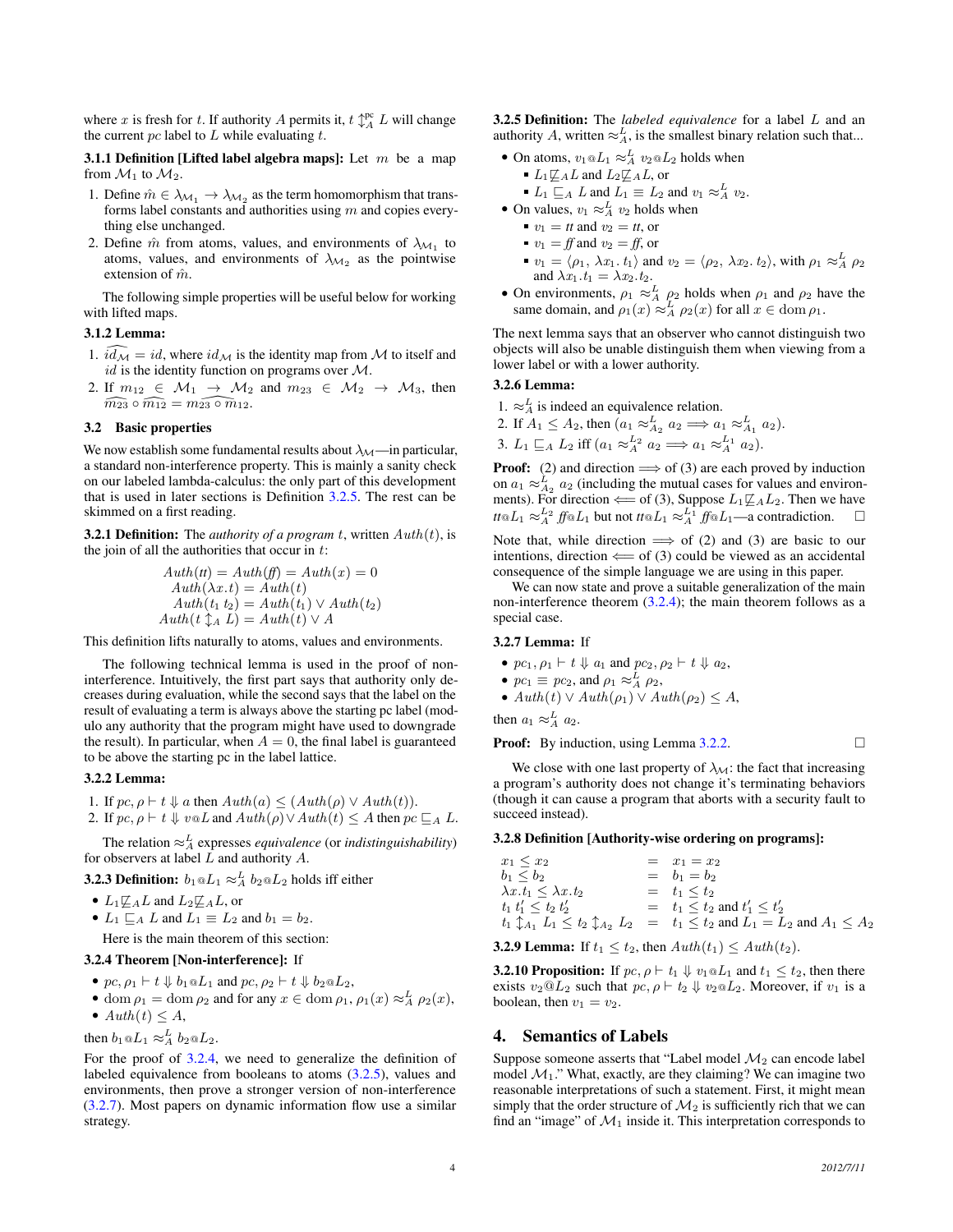a view of labels as simply a way of annotating *data values* to tell which observers are allowed to look at them. Second, the statement might mean that *computations* involving the labels of  $\mathcal{M}_1$  would behave the same if we somehow translated them to use labels from  $\mathcal{M}_2$  instead.

The second interpretation is more interesting, since different languages may use labels in different ways. For example, in a language with information flow labels and references, writing a value with a high label into a reference cell with a low label will result in a security fault. (Formally, depending on the calculus this might be either a stuck state that halts the program or else a typing error that prevents it from being run in the first place.) Another information-flow system might include a notion of *clearance* that places a similar restriction on the *pc* label. Yet another might allow integrity labels to be queried programmatically to help decide whether a value is sufficiently trusted to be used in a certain way.

Thus, for this initial study we have chosen to compare label algebras in the setting of a single simple language. The labeled lambda-calculus of  $\S3$  $\S3$  includes only one construct (reclassification) that can cause program failure because of an information-flow fault: aside from this, there is no notion of "access control decisions" (can so-and-so *read* this value, do they *trust* it, etc.) within the language. Instead, the idea here (as in many other labeled lambda-calculi in the literature) is that access control decisions will be made externally: run a labeled program, and when the program terminates give its result to an observer, who then may or may not be able to do anything with it, depending on the result's label and the observer's power to distinguish (also represented as a label).

Both interpretations of statements like " $\mathcal{M}_2$  can encode  $\mathcal{M}_1$ " involve notions of "embedding." It is technically convenient to derive both kinds of embedding from a common framework. To this end, in this section we define a general notion of semantics for labels, from which arises a generic notion of embedding. Then, we present two concrete semantics for labels—a *value semantics* corresponding to the labels-only interpretation, and an *evaluation semantics* corresponding to the labels-in-programs interpretation and characterize the two notions of embeddings that they induce.

#### 4.1 Basic definitions

We write  $\mathcal{R}_1 \preceq \mathcal{R}_2$  when  $\mathcal{R}_1$  is a coarser relation than  $\mathcal{R}_2$ —that is, when  $R_2 \subseteq R_1$ .

<span id="page-4-1"></span>4.1.1 Definition [Label semantics]: A *label semantics* assigns to each label algebra a (label, authority)-indexed binary relation. More precisely, if  $M = (L, A, ...)$  is a label algebra, and  $\sigma$  is a label semantics, then  ${}^{\mathcal{M}}\sigma_A^L$  (with  $L \in \mathcal{L}$  and  $A \in \mathcal{A}$ ) is a binary relation over a set  $X_{\mathcal{M}}$ . (We will usually leave the label algebra  $\mathcal M$  implicit).

For example, given a label algebra  $M = (\mathcal{L}, \mathcal{A}, \ldots), L \in \mathcal{L}$ and  $A \in \mathcal{A}$ , the *value semantics* mentioned above is given by the binary relation  $\approx_A^L$  over  $\mathcal{X}_M$ , the set of atoms (labeled values) of  $\lambda_M$ . In this example, maps  $m \in \mathcal{M}_1 \to \mathcal{M}_2$  are lifted to maps  $\hat{m} \in \mathcal{X}_{M_1} \to \mathcal{X}_{M_2}$  with the properties of Lemma [3.1.2.](#page-3-4) These properties are needed in general for Proposition [4.2.3,](#page-4-0) that enables transitive reasoning.

<span id="page-4-2"></span>4.1.2 Definition [Label semantics (Continued)]: For each  $m \in$  $\mathcal{M}_1 \to \mathcal{M}_2$  there is a function  $\hat{m} \in \mathcal{X}_{\mathcal{M}_1} \to \mathcal{X}_{\mathcal{M}_2}$  s.t.

- $i\widehat{d_{\mathcal{M}}} = id_{\mathcal{X}_{\mathcal{M}}}$ .
- For  $m_{12} \in \mathcal{M}_1 \rightarrow \mathcal{M}_2$  and  $m_{23} \in \mathcal{M}_2 \rightarrow \mathcal{M}_3$ , have  $\widehat{m_{23}} \circ \widehat{m_{12}} = \widehat{m_{23} \circ m_{12}}$

The value semantics example satisfies some monotonicity properties as shown in Lemma [3.2.6.](#page-3-5) In general we require authority and label monotonicity properties of label semantics:

4.1.3 Definition [Label semantics (Continued)]: For each label algebra  $\mathcal{M} = (\mathcal{L}, \mathcal{A}, \ldots), L \in \mathcal{L}$  and  $A \in \mathcal{A}$ ,

- If  $A_1 \leq A_2$ , then  $\sigma_{A_1}^L \precsim \sigma_{A_2}^L$ .
- If  $L_1 \sqsubseteq_A L_2$  then  $\sigma_A^{L_1} \precsim \sigma_A^{L_2}$ .

Intuitively, these requirements mean that giving more power to the observer—i.e. increasing his authority or his clearance—permits him to perform *finer* observations.

By lemmas [3.1.2](#page-3-4) and [3.2.6,](#page-3-5) the value semantics, written  $[[L]]_A^v$ ,  $[[U]_A^v$ really is a label semantics.

#### 4.2 Label algebra embeddings

We now define some properties that characterize label algebra maps that behave well with respect to some semantics.

**4.2.1 Definition [Sound, Complete, Embedding]:** Suppose  $\mathcal{M}_1$ and  $\mathcal{M}_2$  are label algebras, and  $m \in \mathcal{M}_1 \rightarrow \mathcal{M}_2$ .

• *m* is *sound* with respect to a semantics  $\sigma$  when, for any label algebra  $M$ , authority A, label L, x and y,

if 
$$
x \stackrel{\mathcal{M}}{\sim} \sigma_A^L y
$$
 then  $\hat{m}(x) \stackrel{m(\mathcal{M})}{\sim} \sigma_{m(A)}^{m(L)} \hat{m}(y)$ .

• *m* is *complete* with respect to a semantics  $\sigma$  when for any label algebra  $M$ , authority A, label L, x and y,

$$
\text{if } \hat{m}(x) \stackrel{m(\mathcal{M})}{\sim} \sigma_{m(A)}^{m(L)} \hat{m}(y) \quad \text{then } x \stackrel{\mathcal{M}}{\sim} \sigma_A^L y.
$$

- *m* is an *embedding* with respect to a semantics  $\sigma$  (written  $m \in \mathcal{M}_1 \stackrel{\sigma}{\hookrightarrow} \mathcal{M}_2$ ) when it is both sound and complete.
- $M_1$  *embeds in*  $M_2$  for a semantics  $\sigma$ , (written  $M_1 \stackrel{\sigma}{\hookrightarrow} M_2$ ) if there exists a function m such that  $m \in \mathcal{M}_1 \stackrel{\sigma}{\hookrightarrow} \mathcal{M}_2$ .

Intuitively, a sound map decreases the power of an observer to distinguish, whereas a complete map increases her power to distinguish. Embeddings do not change the power of the observer. Embedding is the notion of *good encoding* that we use in the rest of the paper. We'll see that different label semantics lead to different kinds of embeddings.

As a first example we have the identity embedding from the 0-authority projection of a model back into it.

**4.2.2 Proposition:** For any label algebra  $M$  and any label semantics  $\sigma$ ,  $\mathcal{M}_0$   $\sigma$ -embeds into  $\mathcal{M}$ .

Embeddings allow some modular reasoning, as they form a category.

4.2.3 Proposition: Label algebras and embeddings form a category:

- $id_{\mathcal{M}} \in \mathcal{M} \hookrightarrow \mathcal{M}$ , where  $id_{\mathcal{M}}$  is the identity function on the label algebra M;
- <span id="page-4-3"></span>• if  $m_{12} \in \mathcal{M}_1 \hookrightarrow \mathcal{M}_2$  and  $m_{23} \in \mathcal{M}_2 \hookrightarrow \mathcal{M}_3$ , then  $m_{23} \circ m_{12} \in \mathcal{M}_1 \hookrightarrow \mathcal{M}_3.$

The category property of embeddings gives rise to the preorder of embeddability, that enables transitive reasoning on embeddability.

**4.2.4 Proposition:** For any label semantics  $\sigma$ , the relation  $\stackrel{\sigma}{\hookrightarrow}$  on label algebras is a preorder.

#### 4.3 Value semantics of labels

In the rest of the document, we write  $\stackrel{v}{\hookrightarrow}$  to denote embeddability w.r.t. the value semantics. We can characterize value embeddings, which is useful to prove or disprove the existence of embeddings between label algebras.

4.3.1 Theorem [Characterization of value embeddings]: A label algebra map  $m \in M_1 \rightarrow M_2$  is a value embedding iff for any  $L_1, L_2 \in \mathcal{L}_1$  and  $A \in \mathcal{A}_1$ :

<span id="page-4-0"></span>1.  $L_1 \equiv L_2$  iff  $m(L_1) \equiv m(L_2)$ , and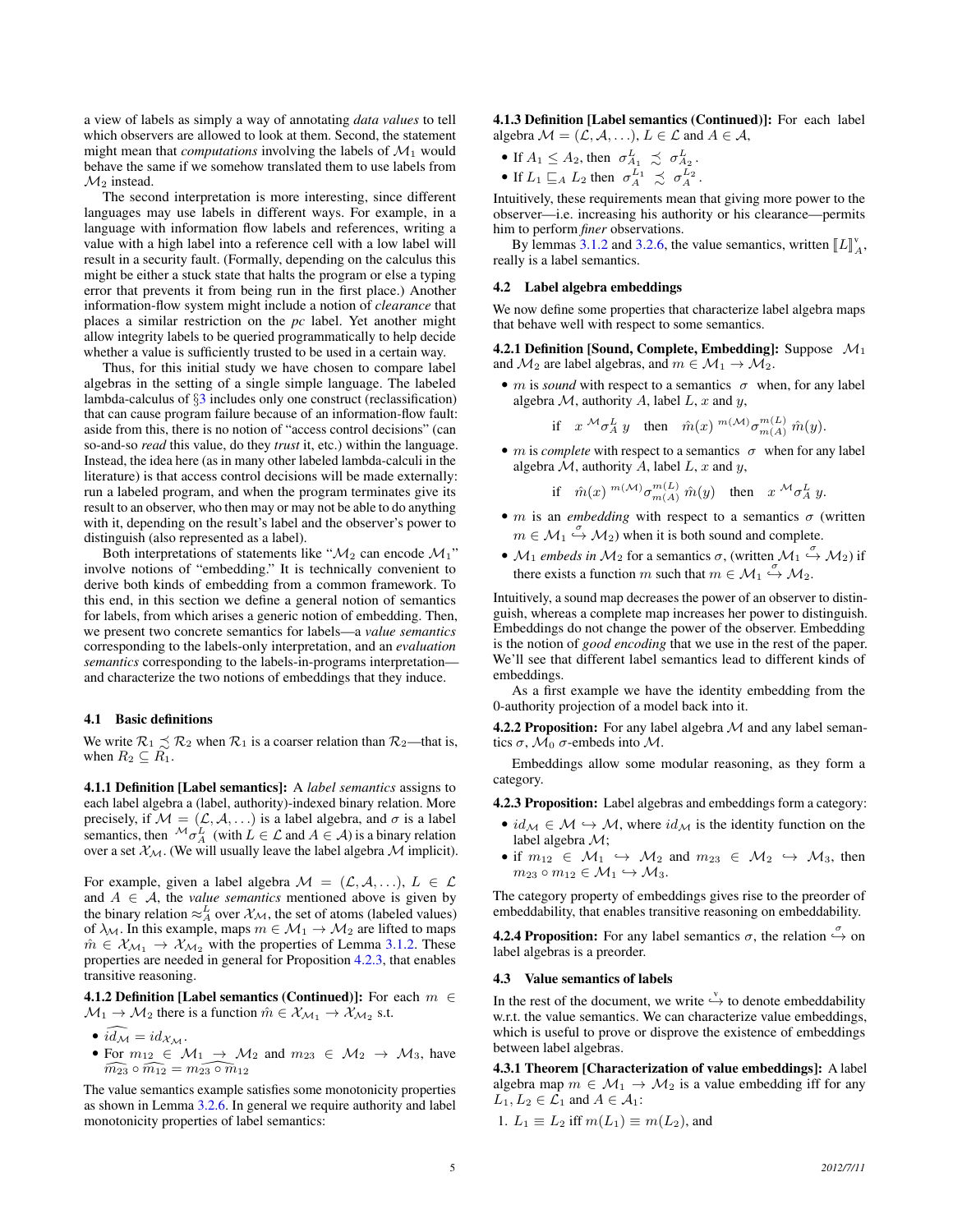2.  $L_1 \sqsubseteq_A L_2$  iff  $m(L_1) \sqsubseteq_{m(A)} m(L_2)$ .

Note that (1) is not implied by (2), since  $m$  might not map authority 0 in  $\mathcal{M}_1$  to 0 of  $\mathcal{M}_2$ .

The default label does not occur in the characterization of value embeddings because it is not used in the definition of the value semantics. Thus, value embeddings enjoy the following property.

**4.3.2 Proposition:** Let  $\mathcal{M}_1$  and  $\mathcal{M}_2$  be two label algebras differing only in their default labels. Then,  $\mathcal{M}_1 \stackrel{v}{\hookrightarrow} \mathcal{M}_2$ .

**Proof:** The identity map satisfies Theorem  $4.3.1$ .

#### <span id="page-5-1"></span>4.4 Evaluation semantics of labels

The second label semantics that we study relates to the evaluation of programs; thus, it is language dependent. We call it the *evaluation semantics* of labels. With this semantics, we interpret labels as observation policies on *programs*, i.e. as the accuracy of an observer that observes the behavior of programs: two programs obey the same *evaluation* policy if they both evaluate to results, which themselves obey the corresponding *value* policy.

**4.4.1 Definition [Evaluation semantics of labels]:**  $[[L]]_A^e$  is the re-<br>lation on programs: lation on programs:

$$
t_1 \llbracket L \rrbracket_A^e \; t_2 =
$$
  

$$
\exists a_1 a_2. \ L^{def}, \bullet \vdash t_1 \Downarrow a_1 \text{ and } L^{def}, \bullet \vdash t_2 \Downarrow a_2 \text{ and } a_1 \approx_A^L a_2.
$$

This relation is a label semantics. In the rest of the document, we write  $\stackrel{e}{\hookrightarrow}$  to denote embeddability w.r.t. the evaluation semantics.

The definition of evaluation semantics is the first time the default label  $L^{def}$  plays a role: it is the pc label we start evaluation with. As we will see, its use has consequences on the characterization of evaluation embeddings. Naturally, we start evaluation of programs in the empty environment.

The evaluation semantics is a partial equivalence relation on programs. Considering a definition that is closed under evaluation contexts is left as future work. It will be particularly interesting to see how its embeddings differ from the embeddings of the current evaluation semantics.

We now give a characterization for evaluation embeddings.

4.4.2 Theorem [Characterization of evaluation embeddings]: A map  $m \in M_1 \rightarrow M_2$  is an evaluation embedding iff:

- 
- $m(L_1^{def}) \equiv L_2^{def}$ <br>• if  $L_1^{def} \sqsubseteq_A L_1$  and  $L_1^{def} \sqsubseteq_A L_2$ , then  $m(L_1 \sqcup L_2) \equiv m(L_1) \sqcup$  $m(L_2)$
- if  $L_1^{def} \sqsubseteq_A L_1$ , then  $L_1 \sqsubseteq_A L_2$  iff  $m(L_1) \sqsubseteq_{m(A)} m(L_2)$
- if  $L_2^{\text{def}} \sqsubseteq_{m(A)} m(L_1) \sqsubseteq_{m(A)} m(L_2)$ , then  $L_1 \sqsubseteq_A L_2$
- if  $L_1^{def} \sqsubseteq_A L_1 \equiv L_2$ , then  $m(L_1) \equiv m(L_2)$
- if  $L_2^{\text{def}} \sqsubseteq_{m(A)} m(L_1) \equiv m(L_2)$ , then  $L_1 \equiv L_2$

Value- and evaluation-embeddings are incomparable notions. In evaluation embeddings, unlike value embeddings, defaults must be mapped to defaults (up to equivalence). Conversely other properties, which recall the characterization of value embeddings, are only required to hold for labels above the defaults.

Many real world examples of label algebras have a bottom label, used as  $L^{def}$ . For that case, the characterization simplifies as follows.

**4.4.3 Corollary:** Assume  $\mathcal{M}_1$  and  $\mathcal{M}_2$  such that  $L_1^{def}$  (resp.  $L_2^{def}$ ) is a bottom element for  $\mathcal{L}_{\mathcal{M}_1}$  (resp. for  $\mathcal{L}_{\mathcal{M}_2}$ ). Then,  $m \in \mathcal{M}_1 \rightarrow$  $\mathcal{M}_2$  is an evaluation embedding iff:

 $\bullet$   $m(L_1^{def}) \equiv L_2^{def}$ 

• 
$$
m(L_1 \sqcup L_2) \equiv m(L_1) \sqcup m(L_2)
$$
  
\n•  $L_1 = L_1$  iff  $m(L_1) = m(L_2)$ 

• 
$$
L_1 \equiv L_2
$$
 iff  $m(L_1) \equiv m(L_2)$ 

•  $L_1 \sqsubseteq_A L_2$  iff  $m(L_1) \sqsubseteq_{m(A)} m(L_2)$ 

In this special case, evaluation embeddings are also value embeddings.

**4.4.4 Proposition:** Assume  $\mathcal{M}_1 \xrightarrow{e} \mathcal{M}_2$  and that  $L_1^{def}$  (resp.  $L_2^{def}$ ) is a bottom element for  $\mathcal{L}_{M_1}$  (resp. for  $\mathcal{L}_{M_2}$ ). Then  $M_1 \stackrel{v}{\hookrightarrow} M_2$ .

Proof: By Theorems [4.4.2](#page-4-2) and [4.3.1.](#page-4-1)

One can wonder under which conditions an evaluation embedding can change the default label. It turns out that if the default label changes from  $\perp$  to  $\top$  (or from  $\top$  to  $\perp$ ), then the input of the embedding must be a trivial label algebra. This result is used to show the non-existence of evaluation embeddings.

# <span id="page-5-3"></span>**4.4.5 Corollary:** Assume  $\mathcal{M}_1 \overset{e}{\hookrightarrow} \mathcal{M}_2$ .

- If  $\mathcal{M}_1$  has a bottom element as default and  $\mathcal{M}_2$  has a top element as default, then for any label  $L \in \mathcal{L}_1, L \equiv \perp$ .
- Dually, if  $\mathcal{M}_1$  has a top element as default, and  $\mathcal{M}_2$  has a bottom element as default, then for any label  $L \in \mathcal{L}_1, L \equiv \top$ .

**Proof:** Let m be an evaluation embedding. We have  $m(\perp) = \top$ and for any  $L_1$ ,  $L_2$  and  $A$ ,  $L_1 \sqsubseteq_A L_2$  iff  $m(L_1) \sqsubseteq_{m(A)} m(L_2)$ . In particular, for any L,  $m(L) \sqsubseteq_{m(0)} m(\perp)$ ; therefore  $L \sqsubseteq_0 \perp$  and  $\hat{L} \equiv \perp$ . Dually, If  $m(\top) = \perp$ , consider  $\mathcal{M}_1^{op}$  and  $\mathcal{M}_2^{op}$ П

If the default label of a non-degenerate model is  $\bot$  or  $\top$  then, since dualization changes bottoms to tops (or conversely), there is no evaluation embedding between the model and its dual. However, it is not true that if there is an evaluation embedding from a model to its dual then this model is degenerate. It is indeed easy to verify that, for all label model  $M$ , there is an evaluation embedding from  $\mathcal{M}\times\mathcal{M}^{op}$  to  $(\mathcal{M}\times\mathcal{M}^{op})^{op}.$ 

# <span id="page-5-0"></span>5. Simple Examples

In this section, we define a number of label algebras, ranging from very simple finite lattices with no authorities  $(\S 5.1)$  $(\S 5.1)$  to infinite label algebras with richer authority structures ( $\S$ [5.2](#page-6-1) and  $\S$ [5.3\)](#page-6-0), and investigate embeddings among them. Our goals are twofold: (1) to catalog common examples from the literature, and (2) to explore some interesting symmetries among these examples that become easy to see when they are all presented in a common framework. In particular, we can define four familiar label models—the *Taint*, *Endorsement*, *Readers*, *Distrust* models—by varying the lattice order and default label of the same basic structure, where labels are sets of principals. We use the characterization theorems to exhaustively settle the existence or non-existence of embeddings among all of these simple models (Figures [4](#page-6-2) and [6\)](#page-7-1).

We present the definitions by giving the underlying set of labels and authorities and the flows-to ordering for all authorities including the empty one. Authorities are either the singleton set 1 or else sets of principals ordered by inclusion. Where unspecified, the default label is the bottom element of  $\mathcal{L}$ .

#### <span id="page-5-2"></span>5.1 Basic Models

We start with some very simple finite label algebras with trivial authority structures ( $A = 1$ ); these models are defined in Figure [3.](#page-6-3) The characterization theorems make it easy to show existence or non-existence of embeddings, summarized in Figure [4.](#page-6-2)

As a sanity check, note that the trivial model  $\overline{1}$  can be embedded in any label model, using the function that maps the only label in 1 to the default label in the target model. As a second sanity check, note that the public / secret model 2 defined in §[2](#page-1-0) *cannot* be valueembedded in 1, since Theorem [4.3.1](#page-4-1) demands that value embeddings be injective on labels. Moreover, 2 cannot be evaluation-embedded in 1, by Proposition [4.4.4](#page-4-3) (noting that the default element of 1 is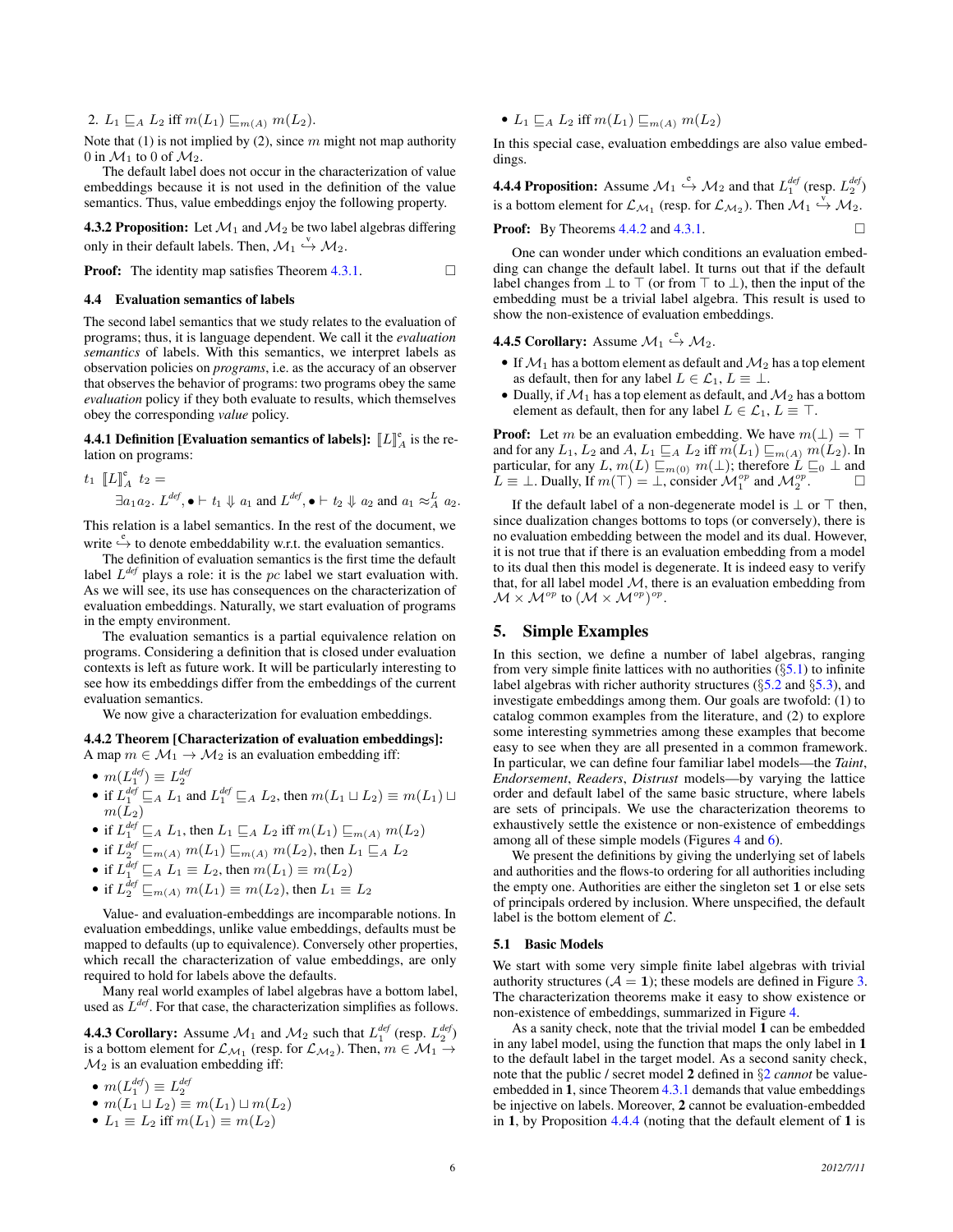| 1: Trivial Model                                                                                                     |
|----------------------------------------------------------------------------------------------------------------------|
| $\mathcal{L}=1$                                                                                                      |
| 3: Three-Point Linear Model                                                                                          |
| $\mathcal{L} = \{\top, 0, \bot\}$ $\bot \sqsubseteq 0 \sqsubseteq \top$                                              |
| And similarly 4, 5, etc.                                                                                             |
| 4D: Diamond Model                                                                                                    |
| $\mathcal{L} = \{\top, p, q, \bot\}$ $\bot \sqsubseteq p \sqsubseteq \top$ and $\bot \sqsubseteq q \sqsubseteq \top$ |
| To: Basic Taint Model                                                                                                |
| $\mathcal{L} = \mathcal{P}^{\text{fin}}(\mathbb{P}) \quad L_1 \sqsubseteq L_2 = L_1 \subseteq L_2$                   |
| CR <sub>0</sub> : Basic Readers Model                                                                                |
| $L = \mathcal{P}^{\text{fin}}(\mathbb{P}) \cup \{\mathbb{P}\}\$ $L_1 \sqsubseteq L_2 = L_1 \supseteq L_2$            |
| <b>Figure 3.</b> Basic models.                                                                                       |

<span id="page-6-3"></span>

<span id="page-6-2"></span>Figure 4. Embeddings among basic models. Solid arrows denote existence of both value and evaluation embeddings. No arrow means absence of both kinds of embeddings.

also a bottom element). Similarly, 2 evaluation- and value-embeds in 3, but 3 does not embed in 2. There is no value (or evaluation) embedding from 4 to 4D or vice versa, because there is no injective map between the underlying label sets that preserves the  $\Box$  relation (4 is totally ordered, while 4D is not).

The labels of the basic taint model  $T_0$  are sets of principals, representing the principals who may have tainted (influenced) some piece of labeled data. Everything is untainted by default. Alternatively,  $T_0$  can be viewed as a basic *secrecy* model, where a label represents a set of principals whose secret information has been used while computing some value. It might also be called a *conjunctive model*, since the authority of *all* the principals in a label is required to declassify a labeled value to be completely public. The basic readers model  $CR_0$  is similar to the readers model  $(CR)$ from §[2.2,](#page-1-6) except that authorities are trivial. Labels represent sets of principals who are permitted to read some data. This could also be called a *disjunctive model*, since the authority of just *one* of the principals in a label is sufficient to declassify a labeled value to  $\bot$ . (The terminology in this area is not very consistent: both the taint and the reader model have been referred to as "reader" models in the literature, the former more commonly in the OS community and the latter in the language community.)

#### <span id="page-6-1"></span>5.2 Universal models

We next consider four *universal* models: the Universal Endorsement, Taint, Readers, and Distrust models. These are all set-based models in the style of  $T_0$  and  $CR_0$ , with sets of principals as both labels and authorities. They are "universal" in the sense that these sets can be arbitrary subsets of the whole set of principals. All four can be specified by varying two parameters: the default label and the direction of the flows-to relation (Figure [5\)](#page-6-4).

The universal endorsement model UE generalizes the endorsement model CE from §[2.2:](#page-1-6) it has more labels and authorities, but behaves the same otherwise.

| <b>UE: Universal Endorsement Model</b>           |                        |
|--------------------------------------------------|------------------------|
| $L_1 \sqsubset_A L_2 = L_1 \cup A \supset L_2$   | $L^{def} = \emptyset$  |
| UT: Universal Taint Model                        |                        |
| $L_1 \sqsubset_A L_2 = L_1 \sqsubset L_2 \cup A$ | $L^{def} = \emptyset$  |
| <b>UR: Universal Readers Model</b>               |                        |
| $L_1 \sqsubset_A L_2 = L_1 \cup A \supset L_2$   | $L^{def} = \mathbb{P}$ |
| <b>UD: Universal Distrust Model</b>              |                        |
| $L_1 \sqsubset_A L_2 = L_1 \subseteq L_2 \cup A$ | $I^{def} = \mathbb{P}$ |
|                                                  |                        |

<span id="page-6-4"></span>**Figure 5.** Universal models. In this figure,  $\mathcal{L} = \mathcal{A} = \mathcal{P}(\mathbb{P})$ . Note that UE and UR have the same flows-to relation. The same is true of UT and UD.

The universal taint model UT generalizes the basic taint model T0. A label represents a set of principals who have tainted some piece of data, and data is untainted by default. Authorities are used to remove taint. That model is very similar to the universal endorsement model UE: the only difference is that more endorsement decreases the sensitivity (restrictiveness) of a label whereas more taint increases it. UT and UE are duals in the sense of Definition [2.3.1.](#page-1-5)

The universal readers model UR extends CR with larger labelsarbitrary sets of principals. This model and UT are evaluation equivalent: using set complementation as a map, they can be evaluation-embedded one in each other.

The universal distrust model UD is the same as UT, but with a top default label. Labels in this model can be interpreted as sets of principals who *dis*trust some piece of data (this terminology was proposed by  $[6]$ ). The default label is  $\mathbb{P}$ , meaning that, by default, everyone distrusts some given piece of data. Authority can be used to remove a principal, that is to make a principal trust the data. This model is the dual of UR. It is also evaluation-equivalent to UE (using complementation as a map): principals who distrust a piece of data are the ones who did *not* endorse it.

# <span id="page-6-0"></span>5.3 Syntactic models

The universal models are pleasantly simple, but they are not suitable for real languages or systems because they are not *syntactic*—in general, their labels have no finite representation. However, we can define two operators that "cut down" universal models to syntactic ones.

<span id="page-6-5"></span>5.3.1 Definition: Let L be a label model whose underlying set of labels and authorities is  $\mathcal{P}(\mathbb{P})$ . We write  $Fin(\mathcal{M})$  for the label algebra that restricts the sets of labels and authorities of  $M$  to  $\mathcal{P}^{\tilde{f}in}(\mathbb{P})$ , and we write  $Fin^+(\mathcal{M})$  for the label algebra that restricts the sets of labels and authorities of M to  $\mathcal{P}^{\text{fin}}(\mathbb{P}) \cup \{\mathbb{P}\}.$ 

The reason for having two operators is that  $Fin$  removes  $\mathbb{P}$ , which is sometimes needed as the default label.

We write CT, CE, CR and CD for the images under  $Fin^+$ of the universal models UT, UE, UR and UD. (The C stands for "Completed": these models contain all finite sets of principals plus the limit element  $\mathbb{P}$ .) We write **T** and **E** for the images under Fin of UT and UE. We cannot apply  $Fin$  to UR and UD, since the default label  $\mathbb P$  would not make sense. CR and CE were already defined in §[2;](#page-1-0) this is just an alternate definition.

The main consequence of removing (almost all of the) non-finite labels is that the taint model does not embed into the reader model anymore (as we shall see below). Another consequence is that the completed distrust model CD is degenerate, since the labels start as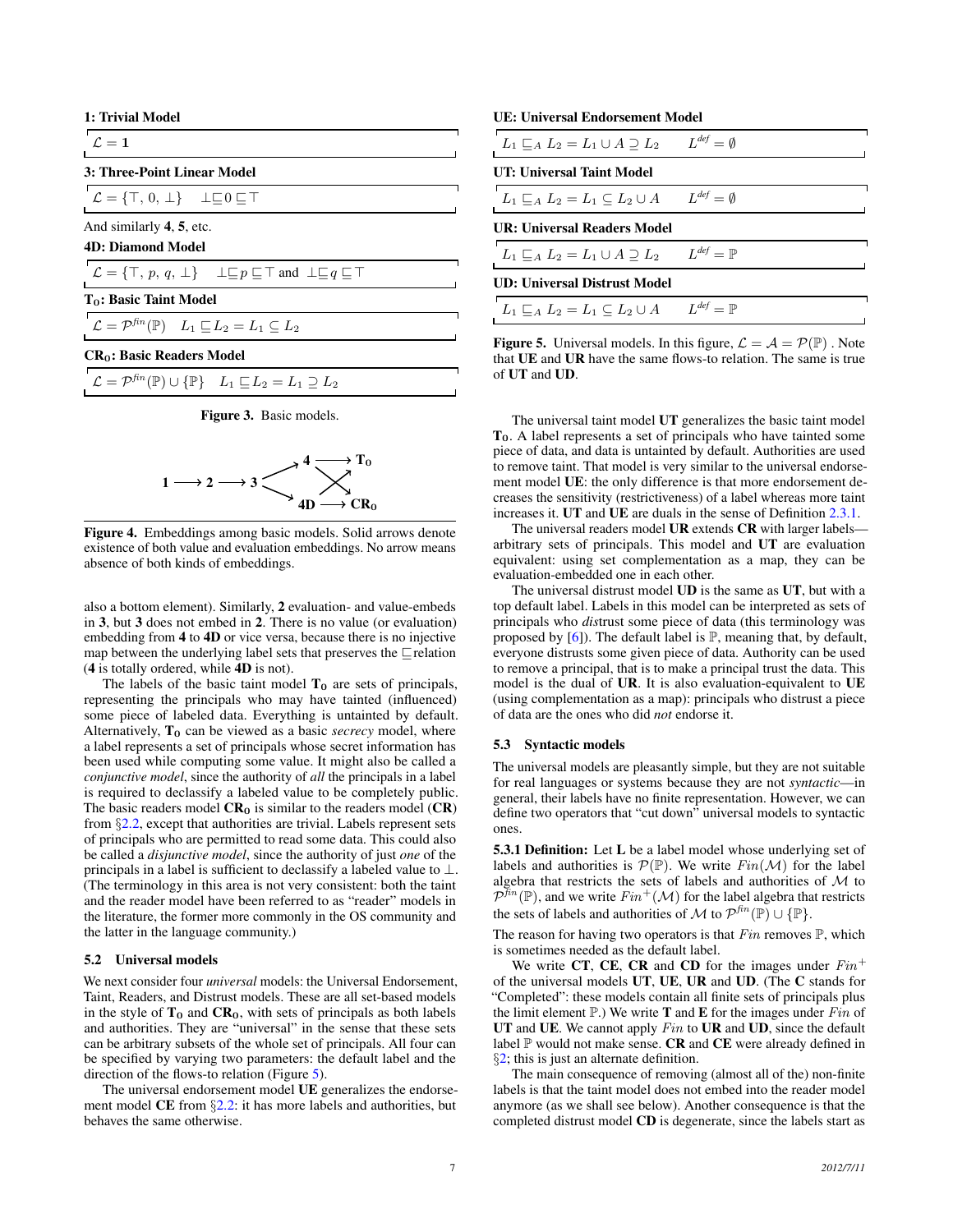

<span id="page-7-1"></span>Figure 6. Embeddings among universal and syntactic models. Dotted arrows mean only value embeddings.

high by default and either they stay high—when the authority is not P—or else the whole lattice collapses into the trivial one—when the  $\mathbb P$  authority is used. This is formalized by the following proposition.

2A: Public / Secret Model With Authorities

| $\mathcal{L} = \{\perp, \top\}$ $\mathcal{A} = \{\perp, \top\}$                                                 |  |  |
|-----------------------------------------------------------------------------------------------------------------|--|--|
| , $\bot \sqsubseteq_{\bot} \top$ $\top$ $\sqsubset_{\top} \bot$ $\bot$ $\sqsubset_{\top} \top$ $L^{def} = \top$ |  |  |

5.3.2 Proposition:  $CD \overset{e}{\hookrightarrow} 2A$ .

## 5.4 Embeddings among universal and syntactic models

The relative expressiveness of the universal and syntactic models is summarized in Figure [6.](#page-7-1) Most of the embeddings are defined using the identity map, and it is very easy to prove that they are indeed embeddings. (The evaluation embeddings between universal models, such as the one from UR to UT, are exceptions to this rule, since they are not the identity but complementation.) Proving non-existence of embeddings is significantly harder.

Note that there can be no evaluation embedding between the upper and lower parts of the figure because of Corollary [4.4.5.](#page-5-3)

We can prove the non-existence of value embeddings by considering the number of labels that are greater than an infinite number of labels and the number that are smaller than an infinite number of labels. Value embedding increase those numbers and the only arrows that would respect this property are the one in the figure. This also gives us the results of non-existence of evaluation embeddings for the lower part of the label because of Proposition [4.4.4.](#page-4-3)

For the proofs of non-existence of evaluation embeddings in the upper part of the diagram, we rely on the following technical lemma.

5.4.1 Lemma: There is no value embedding from E to a finite model with a high default.

**Proof:** Suppose, for a contradiction, that  $m$  is an evaluation embedding from E to some finite model F with a high default. Recall Theorem [4.4.2.](#page-4-2) Using the first bullet we have  $m(\emptyset) = \top$ . **F** is finite, so there must be some p and q with  $m({p}) = m({q})$ . But  $\{p\} \sqsubseteq_{\{p,q\}} \emptyset$  and  $\{q\} \sqsubseteq_{\{p,q\}} \emptyset$  in **E**, so using the second bullet we have  $m(\emptyset) = m(\{p\} \sqcup \{q\}) = m(\{p\}) \sqcup m(\{q\}) = m(\{p\}).$ Using the sixth bullet we then have  $\emptyset = \{p\}$ —a contradiction.  $\square$ 

We can simplify the proofs of non-existence of evaluation embeddings in the upper part of the diagram by noting that CD evaluation-embeds into every label algebra in the upper part of the diagram and no other label algebra in this part of the diagram evaluation-embeds into CD, since E embeds into all of them and does not embed into CD (Lemma [5.4.1\)](#page-6-5). Also note that UD is evaluation-equivalent to UE, which leaves us with only E, CE and UE.

To prove that CE does not evaluation-embed into E, we consider the (finite) image of authority  $\mathbb P$ . Using this, we prove that the image of CE is finite, which contradicts Lemma [5.4.1.](#page-6-5) To prove that UE does not evaluation-embed into CE, we consider a putative embedding m. It cannot be injective because of cardinality, so we consider two labels  $L_1$  and  $\overline{L}_2$  such that  $L_1 \not\sqsubseteq L_2$  and  $m(L_1) =$  $m(L_2)$ . Using the third bullet of Theorem [4.4.2](#page-4-2) we have that  $m(\emptyset) \sqsubseteq_{m(L_1)} m(L_1)$  and  $m(\emptyset) \sqsubseteq_{m(L_1)} m(L_2)$ , a contradiction.

#### 5.5 Apropos integrity

The observation that integrity can be treated as a formal dual to confidentiality goes back at least to Biba [\[2\]](#page-11-11). This agrees with the fact that UE is the formal dual of UT and and UR the formal dual of UD. Many real-world systems (e.g., [\[5,](#page-11-6) [14,](#page-11-12) [15\]](#page-11-4)) have relied on this observation to provide unified mechanisms that serve both goals.

The terms *secrecy* (or *confidentiality*) *model* and *integrity model* are used somewhat informally (and not entirely consistently) in the literature. In our framework, we can offer a precise distinction: models with a  $\top$  default are integrity models, while models with a  $\perp$  default are secrecy models. That is consistent with the dualization operator, which turns models with low defaults into models with high defaults and vice versa. Our **R**- and **T**-models fall in the secrecy category and our E- and D-models in the integrity category. This seems consistent with the fact that CR is often called a *reader model* (which seems more related to secrecy than to integrity) in the language-based security community and that T is called a reader model in the OS community. Models similar to E are generally called integrity models. We are not aware of any system making use of D-models, though they are discussed in [\[6\]](#page-11-9).

# <span id="page-7-0"></span>6. Real-World Examples

We now turn our attention to formalizing the label models of several existing systems. While some do not quite fit the formal structure of label algebras, even imperfect descriptions in a common framework will hopefully clarify their similarities and differences. Moreover, we can use these formalizations to study the existence and nonexistence of embeddings, as we did in the previous section. We do not settle the question for all pairs of examples, but we do establish several results involving variants of the DLM and DC models.

#### 6.1 Disjunction-Category (DC) labels

Disjunction Category labels [\[13\]](#page-11-2) come from a Haskell security library called LIO [\[14\]](#page-11-12), part of the HAILS system. DC labels are made of a secrecy part and an integrity part. Let us first focus on the secrecy part  $(DC_s)$ ; the full model will be defined later on.

Labels of  $DC<sub>S</sub>$  are finite boolean formulae in conjunctive normal form, containing no negation—i.e. finite conjunctions of finite disjunctions of principals. We write  $F$  to denote the set of these formulae. The flows-to relation is the reverse logical entailment, written  $\Leftarrow$ . Intuitively, these formulae tell who can observe some data. The relation  $\sqsubseteq$  allows to make conservative approximations about who is allowed to observe the data. True is the empty conjunction  $\emptyset$  and is the  $\bot$  element—it means that any principal can observe the data; False is the empty disjunction  $\{\emptyset\}$  and is the  $\top$ element—it means nobody is allowed to observe the data.

For example, the DC<sub>S</sub> label  $L = p_1 \wedge (p_2 \vee p_3)$  can be read as "the data can be read by somebody that has  $p_1$ 's credentials and either  $p_2$ 's or  $p_3$ 's." It flows to  $p_1 \wedge p_2$ , because somebody that has  $p_1$ 's and  $p_2$ 's credentials respects the policy of L.

Authorities are also formulae:  $L_1 \subseteq_A L_2$  means that  $L_1 \Leftarrow$  $(L_2 \wedge A)$ . The label L can flow to  $p_2 \vee p_3$  using authority  $p_1$ , because somebody that has either  $p_2$ 's or  $p_3$ 's credentials and the ability to locally use  $p_1$ 's credentials respects the policy of L.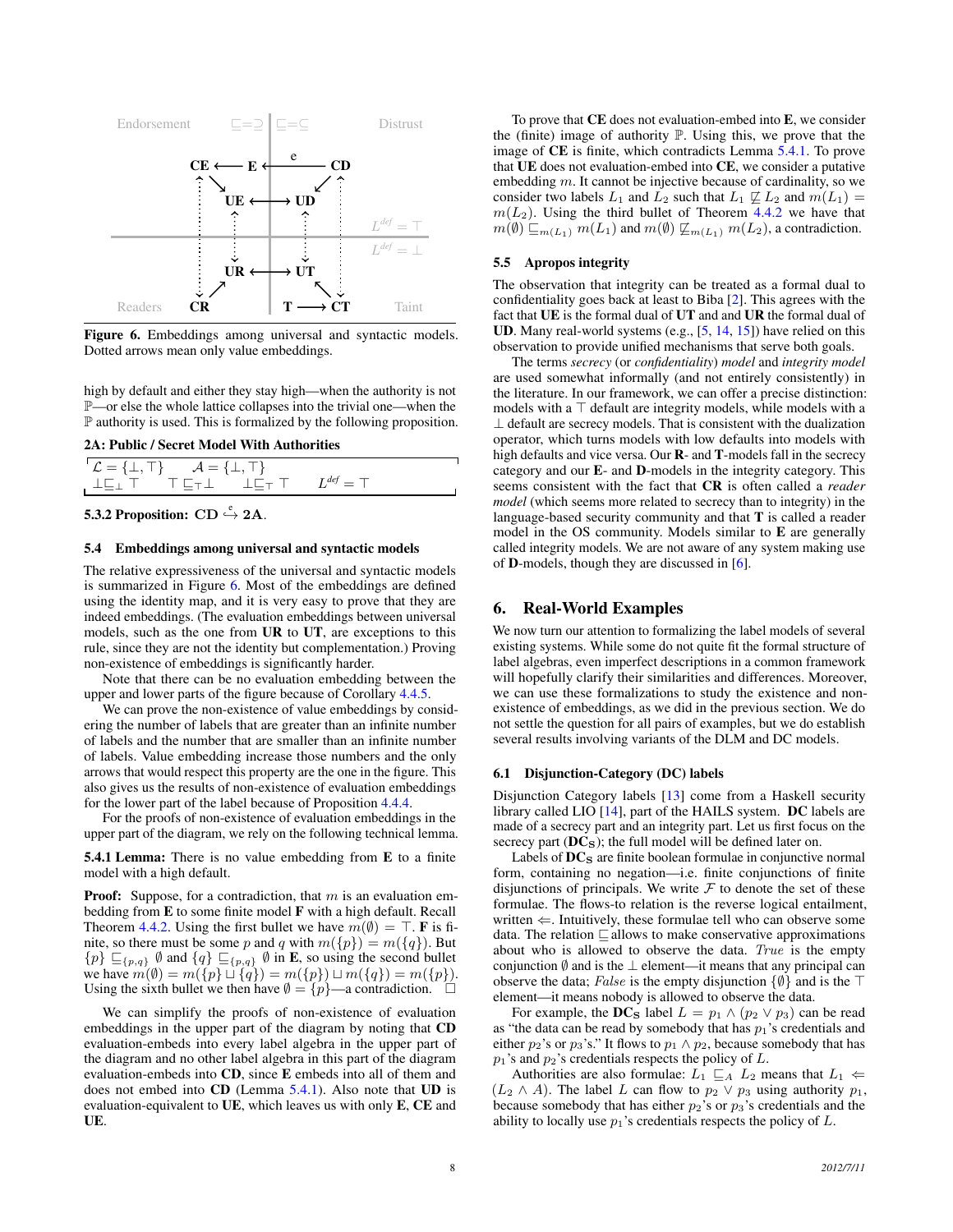#### $DC<sub>S</sub>: DC$  Labels (secrecy part)

$$
\mathcal{L} = \mathcal{F} \qquad L^{def} = True \qquad \mathcal{A} = \mathcal{F} \qquad 0 = True
$$
\n
$$
A_1 \le A_2 = A_1 \Leftarrow A_2 \qquad A_1 \vee A_2 = A_1 \wedge A_2
$$
\n
$$
S_1 \sqsubseteq_A S_2 = S_1 \Leftarrow (S_2 \wedge A)
$$
\n
$$
L_1 \sqcup L_2 = L_1 \wedge L_2 \qquad L_1 \sqcap L_2 = L_1 \vee L_2
$$

Each formula is in normal form, so the definitions of join and meet are up to renormalization. In  $\S6.3$ , we consider the secrecy part of DC as our subject of study for embeddability.

The definition of the full DC model follows: it only adds an integrity component to DC<sub>S</sub>.

#### DC: Full DC Labels (LIO)

$$
\mathcal{L} = \mathcal{F} \times \mathcal{F} \qquad L^{def} = (True, True)
$$
  
\n
$$
\mathcal{A} = \mathcal{F} \qquad 0 = True
$$
  
\n
$$
A_1 \le A_2 = A_1 \Leftarrow A_2 \qquad A_1 \vee A_2 = A_1 \wedge A_2
$$
  
\n
$$
(S_1, I_1) \sqsubseteq_A (S_2, I_2) =
$$
  
\n
$$
S_1 \Leftarrow (S_2 \wedge A) \qquad \text{and} \qquad I_2 \Leftarrow (I_1 \wedge A)
$$
  
\n
$$
(S_1, I_1) \sqcup (S_2, I_2) = (S_1 \wedge S_2, I_1 \vee I_2)
$$
  
\n
$$
(S_1, I_1) \sqcap (S_2, I_2) = (S_1 \vee S_2, I_1 \wedge I_2)
$$

Note that the default label is neither a top nor a bottom element: it is the pair of the bottom for secrecy and the top for integrity, i.e. the "most public" and the "least endorsed". Authorities in DC are the same formulae as in  $DC<sub>S</sub>$ . Note that  $DC$  is isomorphic to  $\mathbf{DC_S} \times \mathbf{DC_S^{\mathit{op}}}.$ 

Note that some of the basic label models can also be given natural logical readings, as some of the following embeddings will illustrate. There leads one to wonder about label models where the labels and authorities are arbitrary formulae in some logic (perhaps with implication, quantification, . . . ). We leave this for future investigation.

# <span id="page-8-2"></span>6.2 Simplified DLM (with no principal hierarchy)

We describe a stripped down version of the Decentralized Label Model [\[9\]](#page-11-1): for the sake of simplicity, we focus on its secrecy part only, and don't yet model its principal hierarchy (*acts-for* relation). Discussing the extension with *acts-for* is the purpose of §[6.4.](#page-9-0) We name the current version  $DLM_S$ , and the extended one  $DLM_S$ -H.

Labels in DLM<sup>S</sup> are sets of policies, where policies are drawn from the set  $Pol = \{p \rightarrow P \mid p \in \mathbb{P}, P \in \mathcal{P}^{\text{fin}}(\mathbb{P})\}.$  The sets on the right hand side are called reader sets; they are akin to labels of CR in that they decrease as we go up in the lattice of labels. For instance, the label  $L_1 = \{p \rightarrow \{p_1, p_2\}\}\$  says that the principal  $p$  allows only principals  $p_1$  and  $p_2$  to read some data. Label  $L_2 = \{p \rightarrow \{p_1\}\}\$ is strictly more secure than  $L_1$ —i.e.  $L_1 \sqsubseteq L_2$ —since  $L_2$  allows less possible readers.

When  $(p \to P) \in L$ , we say that principal p *owns* the policy  $p \rightarrow P$  in L. Principals can own multiple policies. That label model is called *decentralized*, because several principals can independently own different policies, that is to say, ask for different security requirements. In label  $L_3 = \{p \rightarrow \{p_1, p_2\}, q \rightarrow \{p_1\}\}\$ , two principals— $p$  and  $q$ —express a policy. The resulting policy is, according to [\[9\]](#page-11-1), the *intersection* of p's and q's policies: all the stated policies must be enforced. Note that  $L_1 \subseteq L_3$  and that  ${q \rightarrow {p_1}} \subseteq L_3.$ 

Authorities are sets of *owners*. They specify which policies can be modified: for any  $p$  in the authority, one can arbitrarily change or remove policies that are owned by  $p$  in a label but the other policies can only be changed to more restrictive ones. For instance,  $L_3 \sqsubseteq_{\{p\}} \{q \to \{p_1\}\}\$  and  $L_3 \sqsubseteq_{\{p\}} \{p \to \{p_1, p_2, p_3\}, q \to$  ${p_1}$ . However,  $L_3 \not\sqsubseteq_{\{p\}} {q \to {p_1, p_2\}}$ , because in the latter label, the security policy owned by  $q$  is more permissive than the one in  $L_3$ .

The complete definition of the DLM<sub>S</sub> label algebra follows.



<span id="page-8-1"></span>Figure 7. Embeddings with  $DLM<sub>S</sub>$  and  $DC<sub>S</sub>$ . Plain arrows are value embeddings; crossed arrows denote non-existence of value embeddings; '?' means conjecture.

|  | DLM <sub>S</sub> : Simplified DLM (secrecy, no acts-for) |
|--|----------------------------------------------------------|
|--|----------------------------------------------------------|

$$
\mathcal{L} = \mathcal{P}^{\text{fin}}(Pol) \qquad L^{\text{def}} = \emptyset \qquad \mathcal{A} = \mathcal{P}^{\text{fin}}(\mathbb{P}) \qquad 0 = \emptyset
$$
\n
$$
L_1 \sqcup L_2 = L_1 \cup L_2
$$
\n
$$
L_1 \sqcap L_2 = \{p \to P_1 \cup P_2 \mid (p \to P_1) \in L_1, (p \to P_2) \in L_2\}
$$
\n
$$
L_1 \sqsubseteq L_2 = \forall (p \to P_1) \in L_1. \exists (p \to P_2) \in L_2. \ P_2 \subseteq P_1
$$
\n
$$
L_1 \sqsubseteq A \ L_2 = L_1 \sqsubseteq L_2 \sqcup L_3 \text{ where } L_A = \{p \to \emptyset \mid p \in A\}
$$

Note that a given principal can own more than one policy. For instance,  $L_1 \sqsubseteq \{p \rightarrow \{p_1\}, p \rightarrow \{p_2\}\}\$ , and the converse does not hold. Interestingly, the explanation based on reader sets does not scale to the case of principals owning several policies. For instance, one could expect that  $\{p \to \{p_1\}, p \to \{p_2\}\}\$ and  $\{p \to \emptyset\}$ express the same requirement, i.e. " $p$  says that nobody can read the data". However, the former label is *strictly* lesser than the latter. Here is how we understand such labels: the sets of the right hand side express disjunctions of principals, whereas the juxtaposition of two policies means their conjunction. We conjecture that one can represent  $\bf{DLM}_S$  labels as finite maps from principals to  $\mathcal F$ (conjunctions of disjunctions of principals).

Li *et al.* [\[6\]](#page-11-9) claim some encodability results, namely that the two point model, the writer model, the endorsement model and the distrust model can all be encoded in the Decentralized Label Model. Unfortunately, while they describe the lattice structures of all the models they consider, they do not explain what are their default labels, and they ignore authority. We will see in §[6.3](#page-8-0) that the presence of authorities plays an interesting role.

#### <span id="page-8-0"></span>6.3 Some embeddability results

We have gathered in Figure [7](#page-8-1) some relative embeddability results about  $DCs$ ,  $DLM<sub>S</sub>$  and some of the models of  $\S$ [5.3.](#page-6-0) Note that it is preliminary work, hence we have not achieved an exhaustive exploration of the area. For instance, we are definitely interested in considering the full models, that is to say with secrecy *and* integrity and, in the case of the DLM, the extension with an *acts-for* relation presented in  $66.4$ .

The first thing to notice about that diagram is that neither CR nor  $T$  are expressive enough to express  $DC_S$  of  $DLM_S$  labels. That is not a surprise.

Then, the most noticeable result is that the presence of authorities sometimes *precludes* embeddability. For instance, the models  $DC_{S0}$ and  $DLM<sub>S0</sub>$ , that don't have authorities, embed in each other, but it is not true for their authority-enriched versions (we proved one way, conjectured the other): intuitively, there is indeed no notion of *owner* of a policy in DC<sub>S</sub>, and conversely there is no disjunction of authorities in  $\text{DLM}_\text{S}$ .

Another instance of that phenomenon is the embeddability of  $CR:$  it does not embed in  $DC_S$  or  $DLM_S$ , but its 0-authority version does. By contrast, the behavior of T is not influenced by the presence of authorities.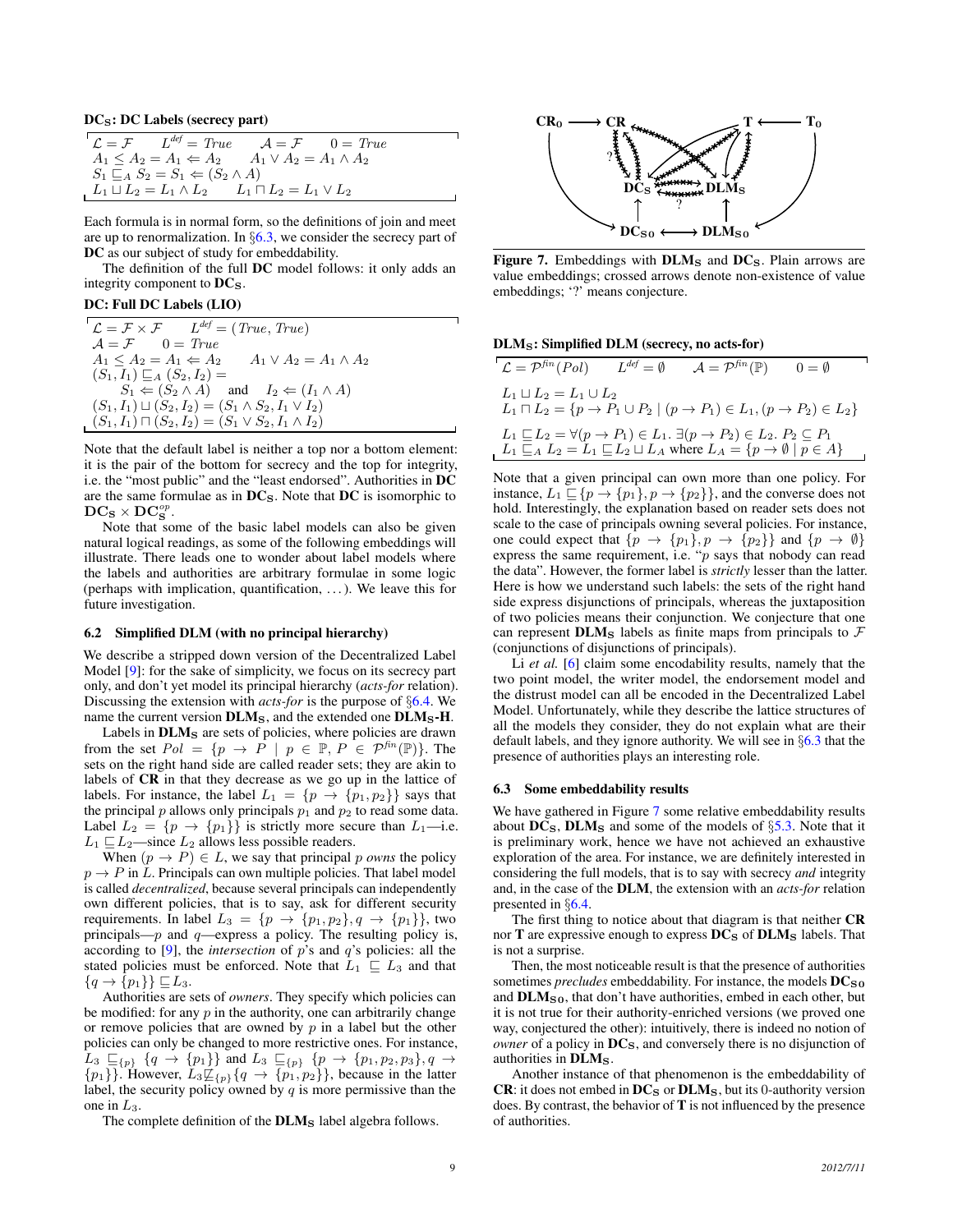For the sake of concreteness, we detail one embeddability and one non-embeddability arrows of Figure [7](#page-8-1)

# 6.3.1 Proposition:  $\text{T} \stackrel{\text{e}}{\hookrightarrow} \text{DLM}_\text{S}$ .

**Proof:** Define  $m(S) = \bigcup_{p \in S} \{p \to \emptyset\}$  and  $m(A) = A$ . The map m verifies the conditions of Corollary  $4.4.3$ .

Thanks to Proposition [4.4.4,](#page-4-3) that evaluation embedding is also a value embedding.

# 6.3.2 Proposition: CR does not value-embed in DLM<sub>S</sub>.

Proof: Assume that such a value embedding exists; let's call it m. Let us first prove (1): there exists  $A_0$  such that for any label  $L \in$  $DCs$ , dom  $m(L) \subseteq A_0$ . For any label  $L \in \mathbf{CR}, L \sqsubseteq_0 \emptyset$ , therefore  $m(L) \sqsubseteq_{m(0)} m(\emptyset)$  by Theorem [4.3.1.](#page-4-1) Then,  $dom m(L) \subseteq$  $m(0) \cup \text{dom } m(\emptyset)$  by definition.

Then, let us show (2): for any  $A \in \mathcal{A}_{\mathbf{CR}}$  and  $L_1, L_2 \in \mathcal{L}_{\mathbf{CR}}$ ,  $m(L_1) \sqsubseteq_{m(A)\cap A_0} m(L_2)$  iff  $m(L_1) \sqsubseteq_{m(A)} m(L_2)$ . The direct way holds by properties of label algebras, since  $m(A) \cap A_0 \leq$  $m(A)$ . Let us show the converse: assume  $m(L_1) \sqsubseteq_{m(A)} m(L_2)$ . Assume  $p \to P_1 \in m(L_1)$ . If  $p \in m(A) \cap A_0$ , then  $(p \to \emptyset) \in$  $m(L_2) \sqcup L_{m(A)\cap A_0}$ , which concludes the proof. Assume now, that  $p \notin m(A) \cap A_0$ . We know that  $p \in A_0$  by (1), thus  $p \notin m(A)$ . Therefore, there exists  $P_2$  such that  $p \to P_2 \in m(L_2)$  and  $P_2 \subseteq P_1$ , by definition of  $\sqsubseteq$  in **DLMs**. Then,  $p \to P_2 \in m(L_2) \sqcup L_{m(A) \cap A_0}$ , which concludes the proof that  $m(L_1) \sqsubseteq_{m(A)\cap A_0} m(L_2)$ .

Let us consider the function  $\lambda A$ .  $A \cap A_0$ . It has an infinite domain and a finite range, therefore it cannot be injective. Thus, there exists A<sub>1</sub> and A<sub>2</sub> such that  $A_1 \neq A_2$  and  $m(A_1) \cap A_0 = m(A_2) \cap A_0$  (3). Therefore, for any  $L_1$  and  $L_2$ ,

$$
L_1 \sqsubseteq_{A_1} L_2
$$
  
iff  $m(L_1) \sqsubseteq_{m(A_1)} m(L_2)$  by Theorem 4.3.1  
iff  $m(L_1) \sqsubseteq_{m(A_1) \cap A_0} m(L_2)$  by (2)  
iff  $m(L_1) \sqsubseteq_{m(A_2) \cap A_0} m(L_2)$  by (3)  
iff  $m(L_1) \sqsubseteq_{m(A_2)} m(L_2)$  by (2)  
iff  $L_1 \sqsubseteq_{A_2} L_2$  by Theorem 4.3.1.

Then, since  $\emptyset \sqsubseteq_{A_2} A_2$ , we have  $\emptyset \sqsubseteq_{A_1} A_2$ , i.e.  $A_2 \subseteq A_1$ . Similarly, since  $\emptyset \sqsubseteq_{A_1} A_1$ , we have  $\emptyset \sqsubseteq_{A_2} A_1$ , i.e.  $A_1 \subseteq A_2$ . We proved  $A_1 = A_2$ —a contradiction.

Using Proposition [4.4.4,](#page-4-3) there is no evaluation embedding either.

We hope to have convinced the reader that including authorities in the reasoning about encodability makes a lot of sense, as it can lead to surprising results. Thus, informal claims about the expressive power of label models really need to be taken with a grain of salt.

#### <span id="page-9-0"></span>6.4 DLM with principal hierarchy

In this section, we extend the  $\bf{DLM}_S$  label algebra of §[6.2](#page-8-2) with principal hierarchies: we end up with the secrecy component of Jif [\[9\]](#page-11-1). A principal hierarchy is a partial order on principals. The idea is to consider that the principal hierarchy is one component of the authorities: its role is to enlarge the flows-to relation. In Jif, the principal hierarchy is a system-wide centralized piece of state. As noticed by [\[8\]](#page-11-13), the meet operation is not in general the *greatest* lower bound for any principal hierarchy: therefore, the description that follows is *not* a label algebra. One could think that might be a good reason to drop meets from the definition of label algebras, but Jif programs do make use of meets in the type of methods, and during typechecking. Moreover, dropping meets would prevent us from defining the dual of a label algebra.

In Jif, the set of principals  $\mathbb P$  has two distinguished points  $p_{\perp}$ and  $p_{\top}$ . Let H be the set of partial orders on principals such that  $p_{\perp}$  is a bottom element and  $p_{\perp}$  is a top element: we call *principal hierarchies* the elements of H. For  $H \in \mathcal{H}$ ,  $(p_1, p_2) \in H$  reads " $p_2$ " *acts for*  $p_1$ ". We define authorities as pairs of a principal hierarchy

# DLMS-H: not a label algebra

| $\mathcal{L} = \mathcal{P}^{\text{fin}}(Pol)$                                                         |  |
|-------------------------------------------------------------------------------------------------------|--|
| $\mathcal{A} = {\{\top\} + (\mathcal{H} \times \mathcal{P}^\text{fin}(\mathbb{P}))}$                  |  |
| $0 = (\{(p_{\perp}, p_{\perp})\}, \emptyset)$                                                         |  |
| $(H, P) \leq T$ = true                                                                                |  |
| $(H_1, P_1) < (H_2, P_2) = H_1 \subset H_2$ and $P_1 \subset P_2$                                     |  |
| $(H_1, P_1) \vee (H_2, P_2) = ((H_1 \cup H_2)^+, P_1 \cup P_2)$                                       |  |
| if $(H_1 \cup H_2)^+$ is a partial order                                                              |  |
| $A_1 \vee A_2 = \top$ otherwise                                                                       |  |
| $L_1 \sqsubset_{\tau} L_2$ = true                                                                     |  |
| $L_1 \sqsubseteq_{(H,\emptyset)} L_2 = \forall (p_1 \to P_1) \in L_1, \exists (p_2 \to P_2) \in L_2,$ |  |
| $(p_1, p_2) \in H$ and                                                                                |  |
| $\forall p'_2 \in P_2, \exists p'_1 \in P_1, (p'_1, p'_2) \in H$                                      |  |
| $L_1 \sqsubseteq_{(H,A)} L_2 =$                                                                       |  |
| $L_1 \sqsubseteq_{(H,\emptyset)} L_2 \sqcup L_A$ where $L_A = \{p \to \emptyset \mid p \in A\}$       |  |

<span id="page-9-1"></span>Figure 8.  $DLM<sub>S</sub>$ -H:  $DLM<sub>S</sub>$  with principal hierarchy.

and a set of principals: that latter set represents the owners of policies that can be declassified, as in the  $DLM<sub>S</sub>$  label algebra.

Formally, we also add a top element to authorities: hierarchies are partial orders, therefore they are *acyclic*. In Jif, extending the principal hierarchy is a partial operation, since it must preserve acyclicity. In label algebra, however, the join on authorities is a total function: the role of the top authority is precisely to model the possible *failure* of extending authorities: if the system reaches the top authority, it warns the user of its illegal action.

Figure  $\delta$  contains the definition of  $\rm DLM_S-H$ . On the one hand, the fact that the definition does not fit the label algebra interface can clearly be understood as a limitation of label algebras. On the other hand, one could also consider that it is an imperfection of  $\text{DLM}_\text{S}$ : meet does not gives the best lower bound, and therefore the type analysis performed by Jif can lose some accuracy.

# 6.5 Asbestos

Asbestos [\[4\]](#page-11-3) is a information-flow secure operating system. Labeling in Asbestos is coarse grained, in the sense that label are attached to kernel objects, such as files or processes. Its labels are *almostconstant* maps from principals to security levels. Level is the set  $\{*, 0, 1, 2, 3\}$  equipped with the total order  $\star < 0 < 1 < 2 < 3$ . Labels are composed of a finite map from principals to levels, and a default level for the principals that are not mentioned in the map. The authors use the word *category* while we use *principal*. For a label  $L \in (\mathbb{P} \stackrel{\text{fin}}{\rightarrow} Level) \times Level$ , we define

$$
L(p) = \begin{cases} f(p) & \text{if } p \in \text{dom } f \\ l & \text{otherwise.} \end{cases}
$$

where  $L = (f, l)$ . The ordering on labels is the pointwise extension of the level ordering.

Each Asbestos process owns a set of privileges, i.e. a set of principals: if  $p$  is in that set, a process is allowed to freely change the level that is owned by  $p$  in a label  $L$ , à la **DLM**. The definition of Asbestos labels follows.

# Asbestos:

| $\mathcal{L} = (\mathbb{P} \stackrel{\text{fin}}{\rightarrow} Level) \times Level$ | $L^{def} = (\{\}, 1)$ |
|------------------------------------------------------------------------------------|-----------------------|
| $\mathcal{A} = \mathcal{P}^{\text{fin}}(\mathbb{P}) \qquad 0 = \emptyset$          |                       |
| $L_1 \sqsubseteq_A L_2 = \forall p, p \in A$ or $L_1(p) \leq L_2(p)$               |                       |

A particularity of Asbestos is that processes can automatically get tainted by the communications they perform, following complex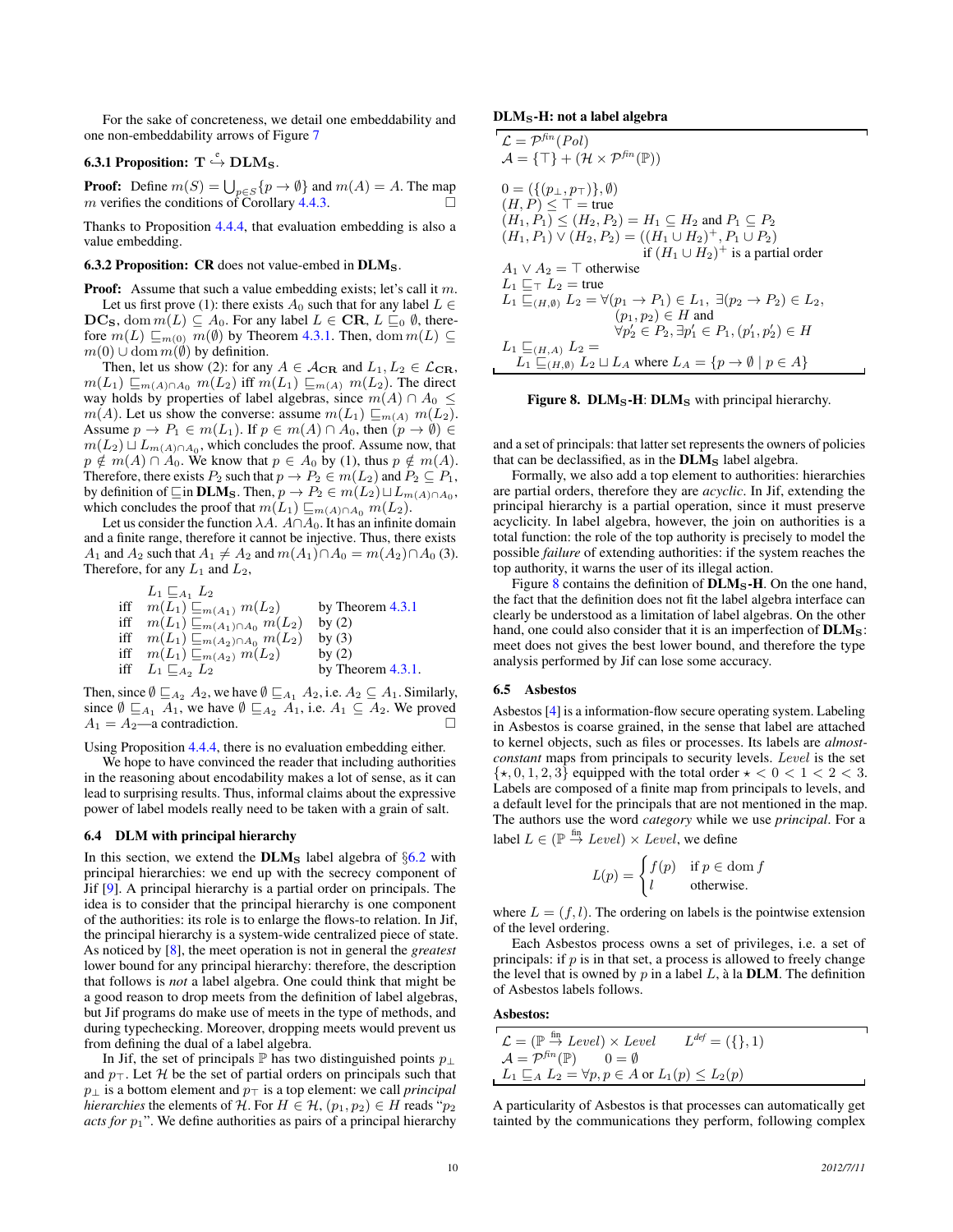schemes that involve the use of joins and meets. That implicit taint mechanism was shown to be insecure [\[15\]](#page-11-4): "Asbestos changes a processs label to track information flow when it receives IPCs, which is detectable by third parties and can leak information." Later information-flow secure OSes enforce explicit changes of the processes labels.

#### 6.6 Early HiStar

It seems that at least two versions of HiStar exist and use different labels. The earliest version [\[15\]](#page-11-4) uses labels that are inspired by Asbestos labels. We describe the second version in the next section. There are several differences in the set of primitives that Asbestos and HiStar provide. Among the differences, thread label changes are required to be explicitly stated. In the rest of the section, we only focus on the differences with respect to labels.

The main difference compared to Asbestos is the way untainting (or reclassification) is handled. Indeed in HiStar, level  $\star$  is a privileged level, that can only appear in thread labels: it confers a thread the right to untaint a category. It is low in the lattice so that threads need authority to gain untainting privileges:  $\star$  is indeed strictly below the default level.

When a thread with label  $L_T$  attempts to observe an object with label  $L_O$ , the check  $L_O \sqsubseteq L_T$  is usually performed. However, that does not correspond to  $\star$  being an untainting privilege, since its low position in the lattice prevents flows instead of allowing more flows. The authors explain that the meaning of  $\star$  is either bottom or top, depending on the situation. To better explain the mechanism in place, they introduce a special level ✪, called *high star*, that behaves like a maximum level, but is not really part of the lattice of levels: "level ✪ is only used in access rules and never appears in labels of actual objects". Now, the read check becomes  $L_0 \sqsubseteq L_T^{\bullet}$ , where  $L_T^{\bullet}$ is the label  $L_T$  in which every occurrence of  $\star$  is replaced with the special top element  $\odot$ .

It seems that the fact that  $\star$  occurs in a thread label is a way to express the privileges that are owned by that thread. Indeed, we can define  $Auth(L) = \{p | L(p) = \star\}$ : it is the authority of a thread that has  $L$  as a thread label. Then, under the assumption that  $\star$  does not occur in  $L_1, L_1 \sqsubseteq L_2^{\bullet}$  is equivalent to  $L_1 \sqsubseteq_{\text{Auth}(L_2)} L_2$ , where the indexed flows-to relation is the one of Asbestos. Note that our assumption about  $L_1$  makes sense, since  $L_1$  is supposed not to be a thread label.

#### <span id="page-10-1"></span>6.7 Later HiStar

The more recent version of HiStar  $[16]$  seems to have switched to a different kind of labels, that are closer to the models we described in §[5.](#page-5-0) Their labels are indeed pairs of sets of categories: secrecy and integrity categories. As in previous works from the same authors, the word category denotes tag, or principal. Secrecy categories are disjoint from integrity categories. Secrecy categories are also called *read* categories, whereas integrity categories are called *write* categories. Their model corresponds exactly to  $T \times E$ , where T is the secrecy part (reader) and  $E$  is the integrity part (writer).

#### 6.8 Flume

Flume [\[5\]](#page-11-6) is another experiment in the field of information-flow secure OSes. The labels in flume are pairs of sets of tags (i.e. what we call principal); one component is used for secrecy, the other one for integrity. Similarly to latest HiStar  $(\S6.7)$  $(\S6.7)$ , it is the product of the taint model with the endorsement model.

However, Flume has a notion of authority that makes the description above inaccurate: authorities are sets of "capabilities", that are tags equipped with a polarity annotation—positive or negative. A positive capability permits to add a tag to a label (in whichever component), whereas a negative capability allows removing a tag. That behavior of authorities is captured in Figure [9.](#page-10-2)

#### Flume: not a label algebra

| $\mathcal{L} = \mathcal{P}^{\text{fin}}(\mathbb{P}) \times \mathcal{P}^{\text{fin}}(\mathbb{P}) \qquad L^{\text{def}} = (\emptyset, \emptyset)$<br>$(S_1, I_1) \sqsubseteq (S_2, I_2) = S_1 \subseteq S_2$ and $I_1 \supseteq I_2$ |
|------------------------------------------------------------------------------------------------------------------------------------------------------------------------------------------------------------------------------------|
| $\mathcal{A} = \mathcal{P}^{\text{fin}}(\mathbb{P}) \times \mathcal{P}^{\text{fin}}(\mathbb{P}) \qquad 0 = (\emptyset, \emptyset)$<br>$(C_1^+, C_1^-) \le (C_2^+, C_2^-) = C_1^+ \subseteq C_2^+$ and $C_1^- \subseteq C_2^-$      |
| $(S_1, I_1) \sqsubseteq_{(C^+, C^-)} (S_2, I_2) =$<br>$S_2 \setminus S_1 \subseteq C^+$ and $S_1 \setminus S_2 \subseteq C^-$<br>and $I_2 \setminus I_1 \subseteq C^+$ and $I_1 \setminus I_2 \subseteq C^-$                       |

#### <span id="page-10-2"></span>Figure 9. Flume labels and authorities.

The definition does not form a label algebra, because  $\sqsubseteq_0$  is the equality relation on labels, which is different from the relation  $\Box$ of the underlying lattice. In other words, the way information is allowed to flow is strictly more permissive than the way processes can change labels when using the least authority possible. That very peculiarity makes Flume more flexible, i.e. the way thread labels can change is completely programmable: programmers have a lot of freedom in the way they can shape the lattice. A system like LIO [\[14\]](#page-11-12) uses *clearance* as a mechanism to control how programs can change their thread label. The clearance mechanism is just a flows-to check, and therefore does not require more than what a label algebra can offer.

Inter-process communication in Flume is facilitated in the following way: "if two processes could communicate by changing their labels, sending a message using the centralized rules, and then restoring their original labels, then the model can safely allow the processes to communicate without label changes". That extra flexibility is captured by the notion of *safe message* between processes. A process P with label  $L_P = (S_P, I_P)$  and authority  $\overline{A_P} = (C_P^+, \overline{C_P})$ can safely send a message to a process  $Q$  with label  $\mathcal{L}_Q = (S_Q, I_Q)$ and authority  $A_Q = (C_Q^+, C_Q^-)$  when  $S_P \setminus D_P \subseteq S_Q \cup D_Q$  and  $I_P \cup D_P \supseteq I_Q \setminus D_Q$ , where  $D_P = C_P^+ \cap C_P^-$  and  $D_Q = C_Q^+ \cap C_Q^-$ . That is to say, processes can implicitly use capabilities that they positively *and* negatively own. That is consistent with the intention that a process would need to raise its label (using positive capabilities), perform the communication, and then lower its label back to its original value (using negative capabilities), or the converse—lower, then raise. With our notation, one could say that  $P$  can safely send a message to Q if there exists two labels  $L'_P$  and  $L'_Q$  such that  $L_P \equiv_{A_P} L'_P \sqsubseteq L'_Q \equiv_{A_Q} L_Q.$ 

#### 6.9 Laminar

Laminar [\[10\]](#page-11-7) uses essentially the same labels and authorities as Flume, therefore it also does not quite fit in the label algebra framework.

# <span id="page-10-0"></span>7. Related Work

Sabelfeld and Sands [\[11\]](#page-11-14) give semantic types to secure sequential programs: their types are partial equivalence relations (PERs). They develop an elegant theory that can model different kinds of security policies, including probabilistic ones. They do not consider zauthorities or exceptional flows. It is worth noticing that our value semantics is a family of equivalence relations, and our evaluation semantics is a family of PERs (§[4\)](#page-3-0).

In a previous paper the same authors [\[12\]](#page-11-15) describe some aspects of declassification and what rules it should follow. One of them is *conservativity*: "Security for programs with no declassification is equivalent to noninterference". This rule corresponds to one of the axioms of label algebras, namely:  $\sqsubseteq =\sqsubseteq_0$ , i.e. the empty authority plays no role. Notice that according to Theorem [3.2.4,](#page-3-1) programs